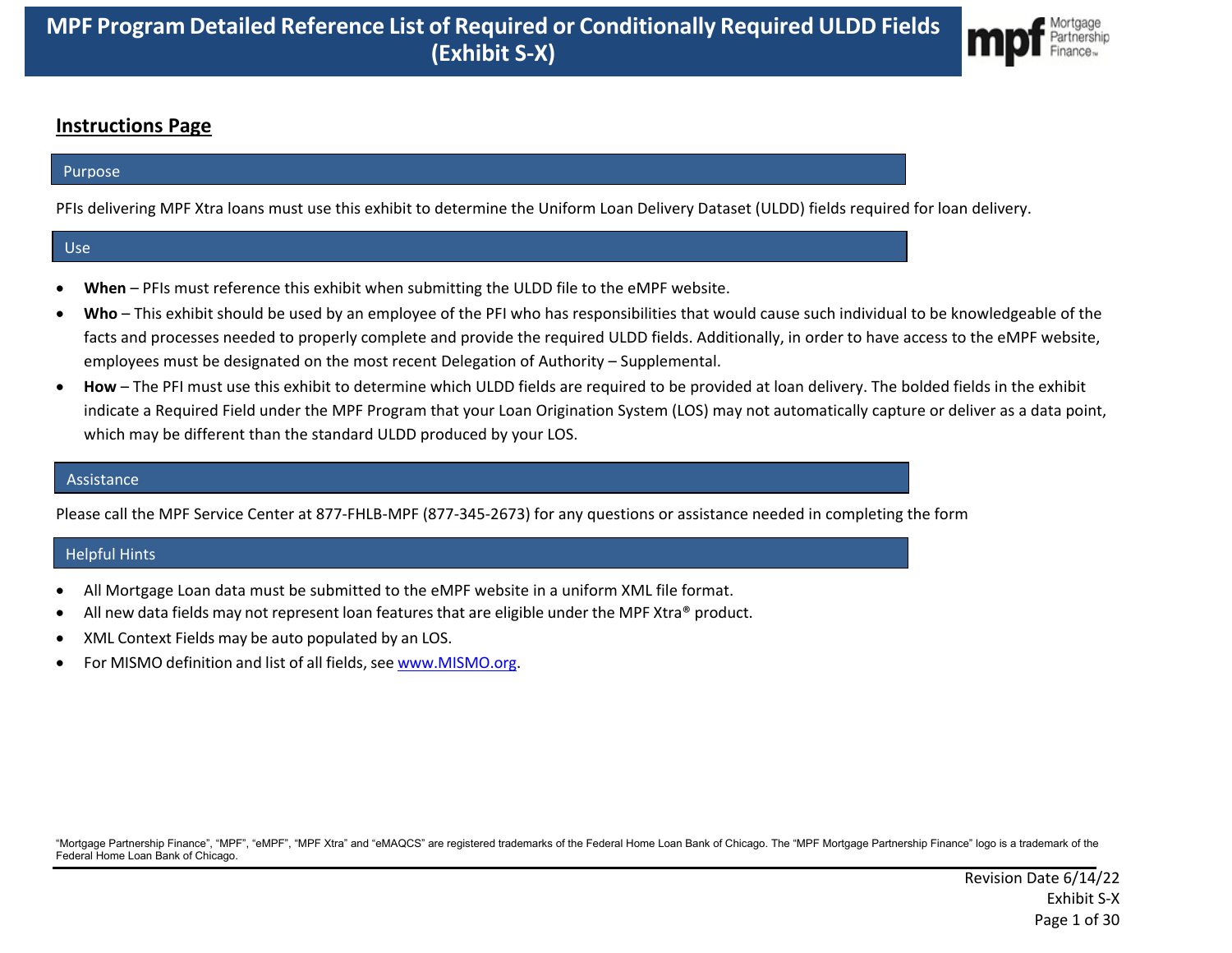

| <b>MISMO</b><br>$\overline{3}$<br>Sort ID | MISMO Data Point<br>Name 1          | Description                                                                                                                                    | <b>Corresponding MPF Data</b><br>Element (See Form OG3)                          | Phase 2 New Field (Y/N) | <b>Field Conditionality</b>                                                                                                        | Enumeration                                                                                                                                                                                                                                                                                        |
|-------------------------------------------|-------------------------------------|------------------------------------------------------------------------------------------------------------------------------------------------|----------------------------------------------------------------------------------|-------------------------|------------------------------------------------------------------------------------------------------------------------------------|----------------------------------------------------------------------------------------------------------------------------------------------------------------------------------------------------------------------------------------------------------------------------------------------------|
| 10                                        | AddressLineText                     | The address with the address number, pre-<br>directional, street name, post- directional, address<br>unit designators, and address unit value. | Property Address                                                                 | $\mathbf N$             | Required for all Loans                                                                                                             | The Mortgaged Property address populated in the<br>loan delivery XML file must accurately reflect the<br>Mortgaged Property address (including unit, if<br>applicable) documented on the Note associated with<br>the specified Mortgage Loan.                                                      |
| 14                                        | CityName                            | The name of the city.                                                                                                                          | City                                                                             | N                       | Required for all Loans                                                                                                             | The city name submitted should exactly match how<br>it is recorded on the Note                                                                                                                                                                                                                     |
| 15                                        | CountyName                          | The name of the county within a state.                                                                                                         | County                                                                           | $\mathbf N$             | Optional - provide if able                                                                                                         |                                                                                                                                                                                                                                                                                                    |
| 16                                        | PostalCode                          | The postal code (ZIP Code in the US) for the<br>address. ZIP Code may be either 5 or 9 digits.                                                 | Zip Code                                                                         | N                       | Required for all Loans                                                                                                             | The Postal Code submitted should exactly<br>match how it is recorded on the note.<br>The Postal Code can be either 5 or 9 digits. Do not<br>include dashes. Only the leading 5 digits will be<br>used. The zip code in this field must much the zip<br>code information provided on the Appraisal. |
| 18                                        | StateCode                           | The two-character representation of the US state,<br>US Territory, Military APO FPO, or Territory.                                             | State                                                                            | N                       | Required for all Loans                                                                                                             | Use US Postal Service list of two-character<br>codes                                                                                                                                                                                                                                               |
| 24                                        | SpecialFloodHazardA<br>reaIndicator | Enter "true" if the residence or any residential<br>detached structures are in a Special Flood Hazard<br>Area.                                 | Previously Derived from<br>Special Feature Codes<br>$(170, 175 \text{ or } 180)$ | $\mathbf N$             | Required for MPF Xtra Loans                                                                                                        | false true                                                                                                                                                                                                                                                                                         |
| 30                                        | ManufacturedHome<br>ManufactureYear | The year the manufactured home was built.                                                                                                      | Manufactured Housing -<br>Year Built                                             | $\mathbf N$             | Optional - provide if able and<br>IF property type $=$ Manufactured Home                                                           | <b>YYYY</b>                                                                                                                                                                                                                                                                                        |
| 33                                        | ManufacturedHome<br>WidthType       | Specifies the common size (width) designation of a<br>manufactured home.                                                                       | Manufactured Housing<br>Number of Units                                          | $\mathbf N$             | Conditionally Required. Provide<br>IF property type = Manufactured Home IF<br>Sort ID 51-ConstructionMethodType =<br>Manufactured" | "MultiWide" "SingleWide"                                                                                                                                                                                                                                                                           |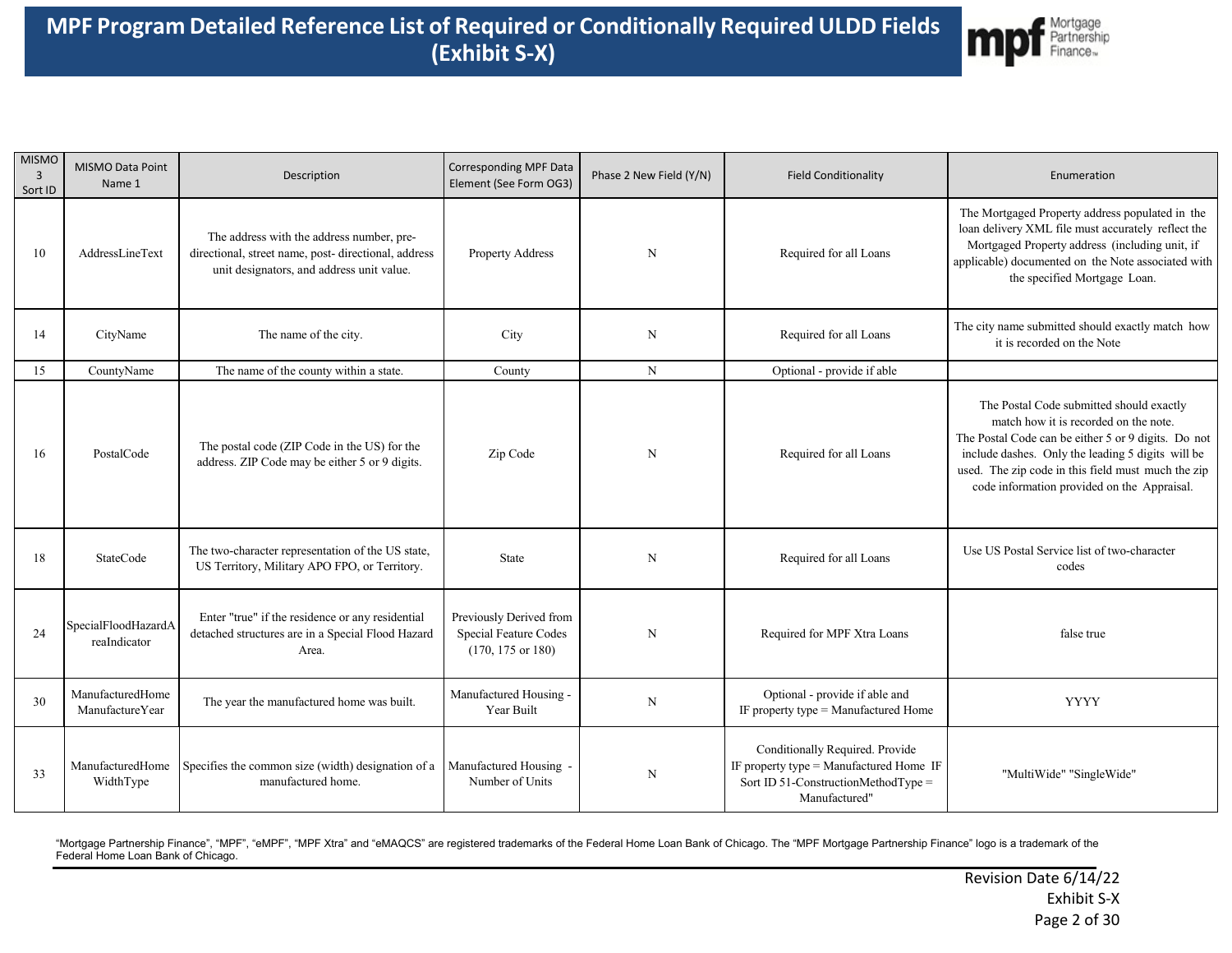

| <b>MISMO</b><br>$\overline{3}$<br>Sort ID | MISMO Data Point<br>Name 1                            | Description                                                                                                                                                                                                                                                                                                                                                                                                                                                         | Corresponding MPF Data<br>Element (See Form OG3) | Phase 2 New Field (Y/N) | <b>Field Conditionality</b>                                                                                                                                                                                                               | Enumeration                                                                                                                                                                                                                                                                                                                                                                                                                                                                    |
|-------------------------------------------|-------------------------------------------------------|---------------------------------------------------------------------------------------------------------------------------------------------------------------------------------------------------------------------------------------------------------------------------------------------------------------------------------------------------------------------------------------------------------------------------------------------------------------------|--------------------------------------------------|-------------------------|-------------------------------------------------------------------------------------------------------------------------------------------------------------------------------------------------------------------------------------------|--------------------------------------------------------------------------------------------------------------------------------------------------------------------------------------------------------------------------------------------------------------------------------------------------------------------------------------------------------------------------------------------------------------------------------------------------------------------------------|
| 38                                        | CondominiumProject<br>StatusType                      | Specifies the current status of the condominium<br>project.                                                                                                                                                                                                                                                                                                                                                                                                         | None                                             | $\mathbf N$             | Conditionally Required for MPF Xtra<br>Loans<br>IF property type $=$ condominium and<br>Fannie Mae's "Condo Project Manager<br>(CPM)" was <b>not</b> used for this loan.                                                                  | "Established" "New"                                                                                                                                                                                                                                                                                                                                                                                                                                                            |
| 39                                        | FNMCondominiumPr<br>ojectManagerProjectI<br>dentifier | The unique identifier of a property development<br>project to which individual properties belong,<br>assigned by the Fannie Mae's Condo Project<br>Manager (CPM) system.                                                                                                                                                                                                                                                                                            | None                                             | N                       | Conditionally Required for MPF Xtra<br>Loans<br>IF Fannie Mae's Condo Project Manager<br>(CPM) system was used for this loan. If<br>you use CPM, the CPM ID must be<br>delivered.)                                                        | Numeric data only. If you did not use CPM, then<br>certain condo data fields (Sort ID #38, 41, 45 and<br>46) are required.                                                                                                                                                                                                                                                                                                                                                     |
| 41                                        | ProjectAttachmentTy<br>pe                             | Specifies the type of physical attachment, if any,<br>between the dwelling units in the project. Only<br>provide if Fannie Mae's Condo Project Manager<br>(CPM) system was not used for this loan. If project<br>contains a mix of attached and detached then<br>specify the predominant type. If<br>ProjectAttachmentType (Sort ID<br>41) cannot be determined, then use the same<br>attachment type as the Unit. If the unit is<br>SemiDetached provide Attached. | None                                             | N                       | Conditionally Required for MPF Xtra<br>Loans<br>IF the property is located in a<br>Condominium Project and If the PFI did<br>not use Fannie "Condo Project Manager<br>(CPM)", the PFI will be required to deliver<br>data into this field | "Attached" "Detached"                                                                                                                                                                                                                                                                                                                                                                                                                                                          |
| 42                                        | ProjectClassificationI<br>dentifier                   | Identifies the type of project or condominium<br>classification for the subject property and its<br>associated review.                                                                                                                                                                                                                                                                                                                                              | Property Type                                    | $\mathbf N$             | Required for all Loans                                                                                                                                                                                                                    | Specify "G" if the property is not in a<br>subdivision or is not part of an organized<br>(condo or PUD) development.<br>$"E" = MPF'PT13"$<br>$"F" = MPF'PT14"$<br>"G" = MPF 'PT01, 04, 09 or 10'<br>as applicable " $Q$ " = MPF 'PT15' "R"<br>$=$ MPF 'PT16'<br>"S" = MPF 'PT17'<br>"T" = $MPF$ 'PT18'<br>" $U$ " = MPF 'PT19'<br>Note, if construction = "Manufactured" (MISMO<br>Sort ID 51), then specify either "G" (not in an<br>organized development) or "E" (in a PUD) |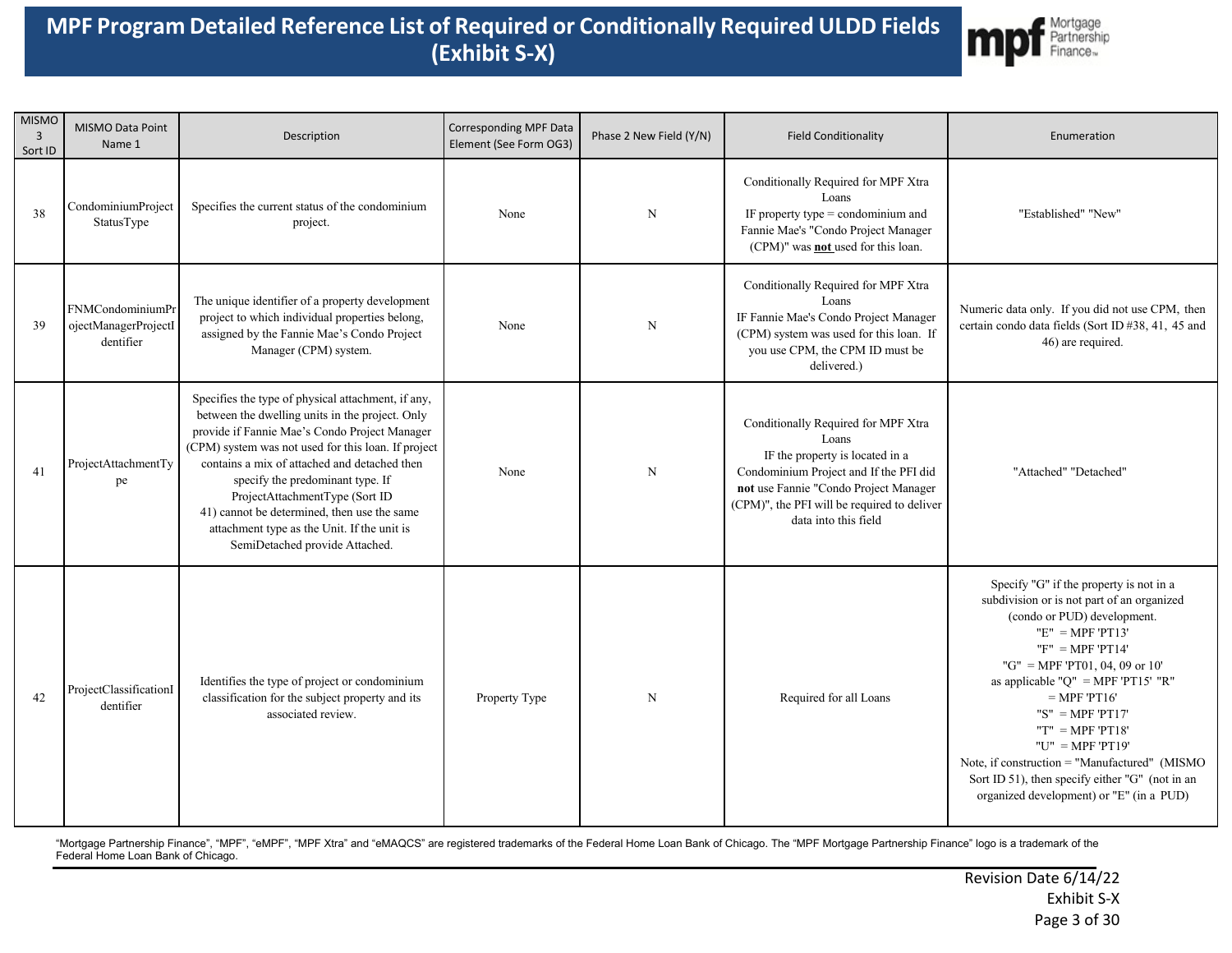

| <b>MISMO</b><br>$\overline{3}$<br>Sort ID | MISMO Data Point<br>Name 1        | Description                                                                                                                                                                                                                                                                                                                                                                                                                                                                                                                                                                                                                               | <b>Corresponding MPF Data</b><br>Element (See Form OG3) | Phase 2 New Field (Y/N) | <b>Field Conditionality</b>                                                                                                                                                                                                                    | Enumeration                                                                                                                                                 |
|-------------------------------------------|-----------------------------------|-------------------------------------------------------------------------------------------------------------------------------------------------------------------------------------------------------------------------------------------------------------------------------------------------------------------------------------------------------------------------------------------------------------------------------------------------------------------------------------------------------------------------------------------------------------------------------------------------------------------------------------------|---------------------------------------------------------|-------------------------|------------------------------------------------------------------------------------------------------------------------------------------------------------------------------------------------------------------------------------------------|-------------------------------------------------------------------------------------------------------------------------------------------------------------|
| 43                                        | ProjectDesignType                 | Specifies the type of design for the multiple-unit<br>buildings in a project. The supported enumerations<br>and definitions for ProjectDesignType are:<br>- GardenProject: 1 to 2 stories<br>- MidriseProject: 3 to 5 stories<br>- HighriseProject: 6+ Stories<br>- TownhouseRowhouse: One in a row of identical<br>houses or having a common wall; attached to<br>another unit via common wall (e.g., a brownstone).<br>All floors above ground are included in the number<br>of stories, Any half basements used for residential<br>purposes are counted as a floor.<br>If project is classified as Lowrise, specify<br>"GardenProject" | None                                                    | N                       | Conditionally Required for MPF Xtra<br>Loans If the PFI did not use Fannie<br>"Condo Project Manager (CPM)"<br>And Property = "Condominium" AND<br>ProjectAttachmentType (MISMO Sort ID<br>$41$ ) = "Attached"                                 | "GardenProject" (If project is classified as<br>Lowrise, specify GardenProject)<br>"HighriseProject"<br>"MidriseProject" "<br>Other"<br>"TownhouseRowhouse" |
| 44                                        | herDescription                    | ProjectDesignTypeOt   A free-form text field used to describe the design if<br>Other is selected as the Project Design Type.                                                                                                                                                                                                                                                                                                                                                                                                                                                                                                              | None                                                    | N                       | IF Sort ID 43-ProjectDesignType = "Other"                                                                                                                                                                                                      | OtherSelectedOnValuationDocumentation                                                                                                                       |
| 45                                        | ProjectDwellingUnit<br>Count      | Total number of individual dwelling units in the<br>project.                                                                                                                                                                                                                                                                                                                                                                                                                                                                                                                                                                              | None                                                    | $\mathbf N$             | Conditionally Required for MPF Xtra<br>Loans<br>IF the property is located in a<br>Condominium Project and the PFI did<br>not use Fannie "Condo Project Manager<br>(CPM)" and the ProjectAttachementType<br>$(MISMO Sort ID 41) = "Attached"$  | Numeric                                                                                                                                                     |
| 46                                        | ProjectDwellingUnits<br>SoldCount | The number of units in a building, project, or<br>development that have been sold to date.                                                                                                                                                                                                                                                                                                                                                                                                                                                                                                                                                | None                                                    | $\mathbf N$             | Conditionally Required for MPF Xtra<br>Loans<br>IF the property is located in a<br>Condominium Project and the PFI does<br>not use Fannie "Condo Project Manager<br>(CPM)" and the ProjectAttachementType<br>$(MISMO Sort ID 41) = "Attached"$ | Numeric                                                                                                                                                     |
| 47                                        | ProjectLegalStructure<br>Type     | Specifies the form of ownership that defines the<br>quality and quantity of ownership and rights to the<br>individual unit owner.                                                                                                                                                                                                                                                                                                                                                                                                                                                                                                         | None                                                    | $\mathbf N$             | Conditionally Required for MPF Xtra<br>Loans IF subject property is a<br>condominium                                                                                                                                                           | "Condominium"                                                                                                                                               |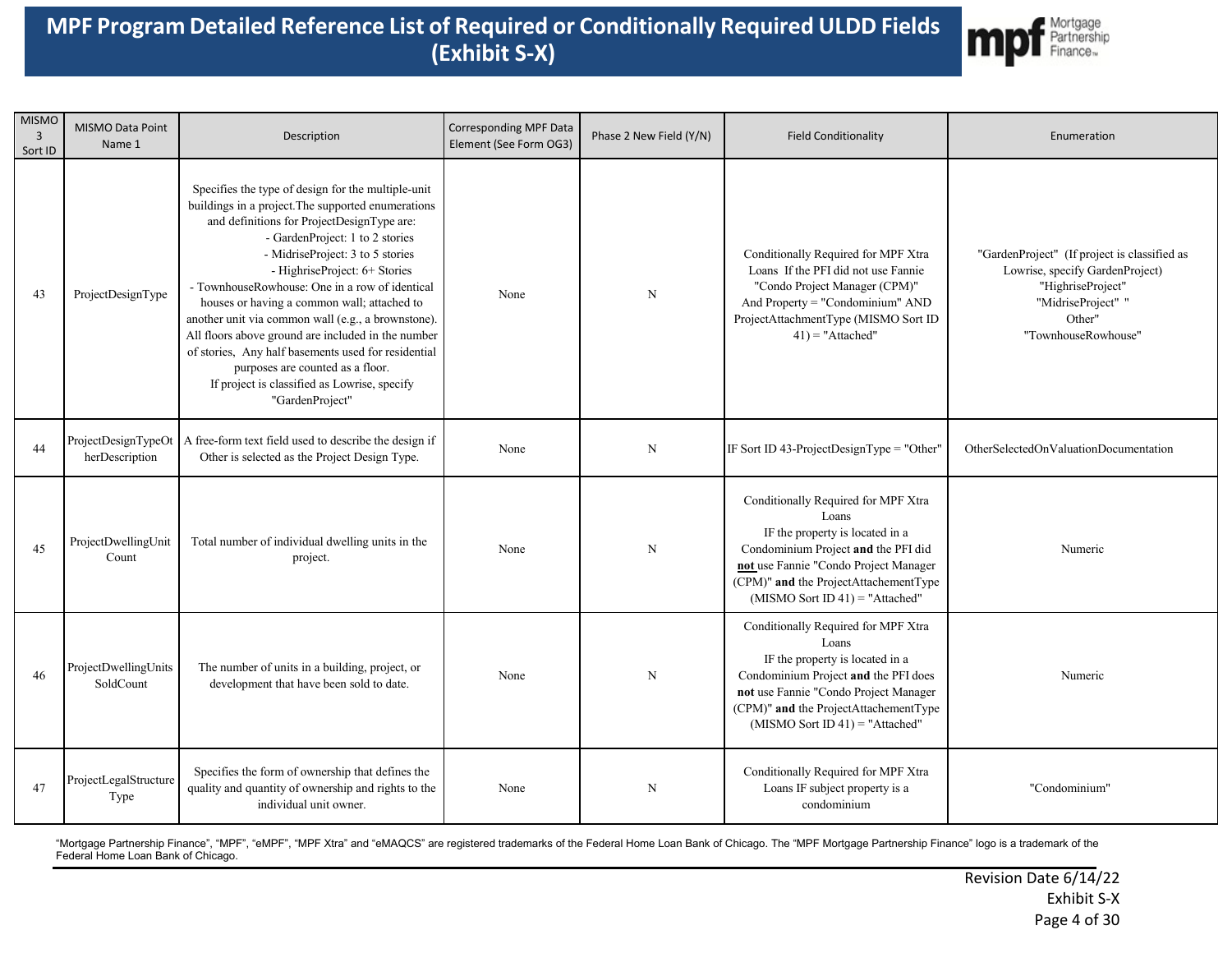

| <b>MISMO</b><br>$\overline{3}$<br>Sort ID | MISMO Data Point<br>Name 1             | Description                                                                                                                                                                                                                                                                                                                                                                                                                                                                                                                                                                                    | Corresponding MPF Data<br>Element (See Form OG3) | Phase 2 New Field (Y/N) | <b>Field Conditionality</b>                                                                                                                     | Enumeration                                                                                                  |
|-------------------------------------------|----------------------------------------|------------------------------------------------------------------------------------------------------------------------------------------------------------------------------------------------------------------------------------------------------------------------------------------------------------------------------------------------------------------------------------------------------------------------------------------------------------------------------------------------------------------------------------------------------------------------------------------------|--------------------------------------------------|-------------------------|-------------------------------------------------------------------------------------------------------------------------------------------------|--------------------------------------------------------------------------------------------------------------|
| 48                                        | ProjectName                            | The name of the project in which subject property<br>is located (e.g., the name of the condominium).                                                                                                                                                                                                                                                                                                                                                                                                                                                                                           | None                                             | $\mathbf N$             | Conditionally Required for MPF Xtra<br>Loans<br>IF Mortgaged Property is a condominium,<br>the PFI must enter the condominium's<br>project name |                                                                                                              |
| 49                                        | PUDIndicator                           | Indicates if the project in which the subject<br>property is located is a Planned Unit Development<br>(PID).                                                                                                                                                                                                                                                                                                                                                                                                                                                                                   | None                                             | $\mathbf N$             | Required for all Loans                                                                                                                          | false true                                                                                                   |
| 50                                        | AttachmentType                         | Specifies the type of physical attachment, if any,<br>between the dwelling unit and adjacent dwelling<br>units.                                                                                                                                                                                                                                                                                                                                                                                                                                                                                | None                                             | N                       | Required for all Loans                                                                                                                          | "Attached" "Detached" "SemiDetached"<br>(A SemiDetached is a property<br>with 2 units sharing a common wall) |
| 51                                        | ConstructionMethod<br>Type             | Describes the construction process for the main<br>dwelling unit of the Mortgaged Property. Enter<br>"Manufactured" if the dwelling meets the Fannie<br>Mae Glossary definition for Manufactured Home<br>when the loan is sold under the MPF Xtra product,<br>or meets the definition in UG Chapter 5.2.6 of the<br>MPF Guide when the loan is sold under the MPF<br>Portfolio product.<br>Enter "SiteBuilt" if:<br>• Most of the dwelling's elements were created at<br>the home's permanent site, or<br>· The dwelling is modular, panelized, or any other<br>type of factory-built housing. | None                                             | N                       | Required for all Loans                                                                                                                          | "Manufactured" "SiteBuilt"                                                                                   |
| 57                                        | FinancedUnitCount                      | The number of individual family dwelling units in<br>the Mortgaged Property.                                                                                                                                                                                                                                                                                                                                                                                                                                                                                                                   | None                                             | N                       | Required for all Loans                                                                                                                          | -1<br>3                                                                                                      |
| 63                                        | PropertyEstateType                     | Specifies the ownership interest in the property.                                                                                                                                                                                                                                                                                                                                                                                                                                                                                                                                              | None                                             | N                       | Required for MPF Xtra Loans                                                                                                                     | "FeeSimple" "Leasehold" "Other"                                                                              |
| 64                                        | PropertyEstateTypeO<br>therDescription | Used to collect additional information when<br>"Other" is selected for Property Estate Type.                                                                                                                                                                                                                                                                                                                                                                                                                                                                                                   | None                                             | N                       | Conditionally Required for MPF Xtra<br>Loans<br>IF PropertyEstateType (MISMO sort ID<br>$(63)$ = "Other"                                        | "LifeEstate" OR leave Blank / Do Not Include if does<br>not apply                                            |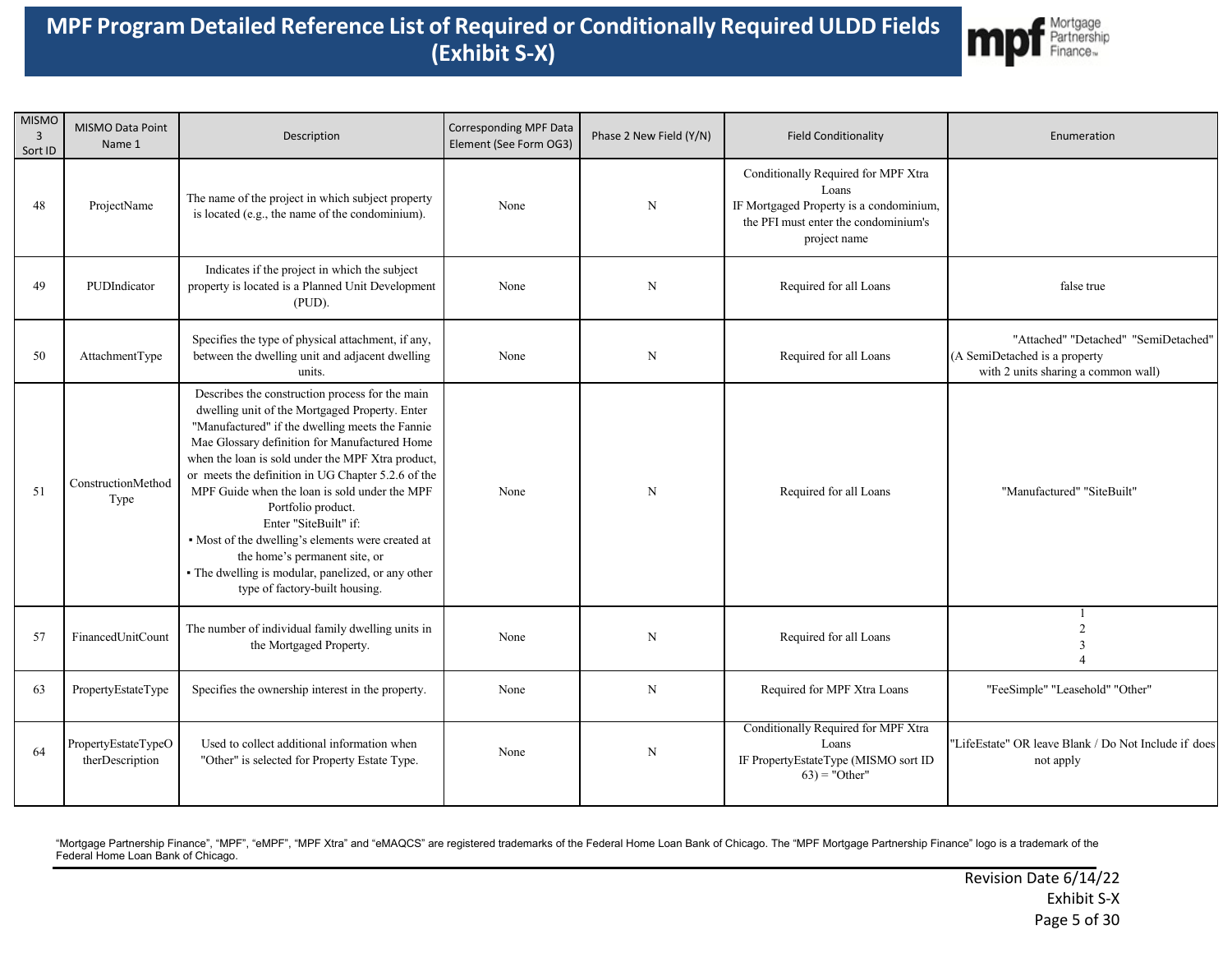

| <b>MISMO</b><br>3<br>Sort ID | MISMO Data Point<br>Name 1                 | Description                                                                                                                                                                                                                                                                                    | Corresponding MPF Data<br>Element (See Form OG3) | Phase 2 New Field (Y/N) | <b>Field Conditionality</b>                                                                                         | Enumeration                                                 |
|------------------------------|--------------------------------------------|------------------------------------------------------------------------------------------------------------------------------------------------------------------------------------------------------------------------------------------------------------------------------------------------|--------------------------------------------------|-------------------------|---------------------------------------------------------------------------------------------------------------------|-------------------------------------------------------------|
| 65                           | PropertyFloodInsuran<br>ceIndicator        | An indicator denoting whether the Mortgaged<br>Property is covered by flood insurance.                                                                                                                                                                                                         | None                                             | $\mathbf N$             | Required for MPF Xtra Loans                                                                                         | false true                                                  |
| 67                           | tYear                                      | PropertyStructureBuil The year in which the structure on the property was<br>completed.                                                                                                                                                                                                        | None                                             | N                       | Required for MPF Xtra Loans                                                                                         | <b>YYYY</b>                                                 |
| 69                           | PropertyUsageType                          | Specifies the usage intention of the borrower for the<br>property.                                                                                                                                                                                                                             | Occupancy                                        | $\mathbf N$             | Required for all Loans                                                                                              | "PrimaryResidence" "SecondHome"                             |
| 77                           | BedroomCount                               | The total number of bedrooms in a unit of a two-<br>family to four-family property (provide separately<br>for each unit).                                                                                                                                                                      | # of Bedrooms                                    | N                       | Conditionally Required for all Loans<br>IF FinancedUnitCount (MISMO sort ID<br>$57$ ) > "1" (provide for each unit) | Values supported are 0-9.                                   |
| 78                           | PropertyDwellingUni<br>tEligibleRentAmount | The actual contract monthly rent amount for a unit<br>of a 2-4 family property, if the property dwelling<br>unit is rented (provide separately for each unit). If<br>there is no active lease, this is the monthly market<br>value amount. The value must be rounded to the<br>nearest dollar. | Rent Level                                       | $\mathbf N$             | Conditionally Required for all Loans<br>IF FinancedUnitCount (MISMO sort ID<br>$57$ ) > "1" (provide for each unit) | Maximum of 5 numeric digits, whole numbers only<br>(NNNNN). |
| 82                           | AppraisalIdentifier                        | The identifier referred to is the "Document File<br>Identifier" in the Uniform Collateral Data Portal<br>(UCDP). PFIs obtain the "Document File<br>Identifier" from UCDP.                                                                                                                      | Appraisal Document File<br>Identifier            | $\mathbf N$             | Required for MPF Xtra Loans<br>IF PropertyValuationMethodType<br>(MISMO sort ID<br>$89$ ) $\sim$ "None"             | Values must be 10 characters long.                          |
| 83                           | PropertyValuationAm<br>ount                | The Mortgaged Property's value from a valid<br>property valuation source.                                                                                                                                                                                                                      | Appraised Value                                  | N                       | Required for all Loans                                                                                              | From the appraisal report                                   |
| 84                           | PropertyValuationEff<br>ectiveDate         | Effective date of the property valuation on the<br>subject property (the appraisal report date).                                                                                                                                                                                               | None                                             | N                       | Required for all Loans<br>(except certain Government Loans)                                                         | YYYY-MM-DD                                                  |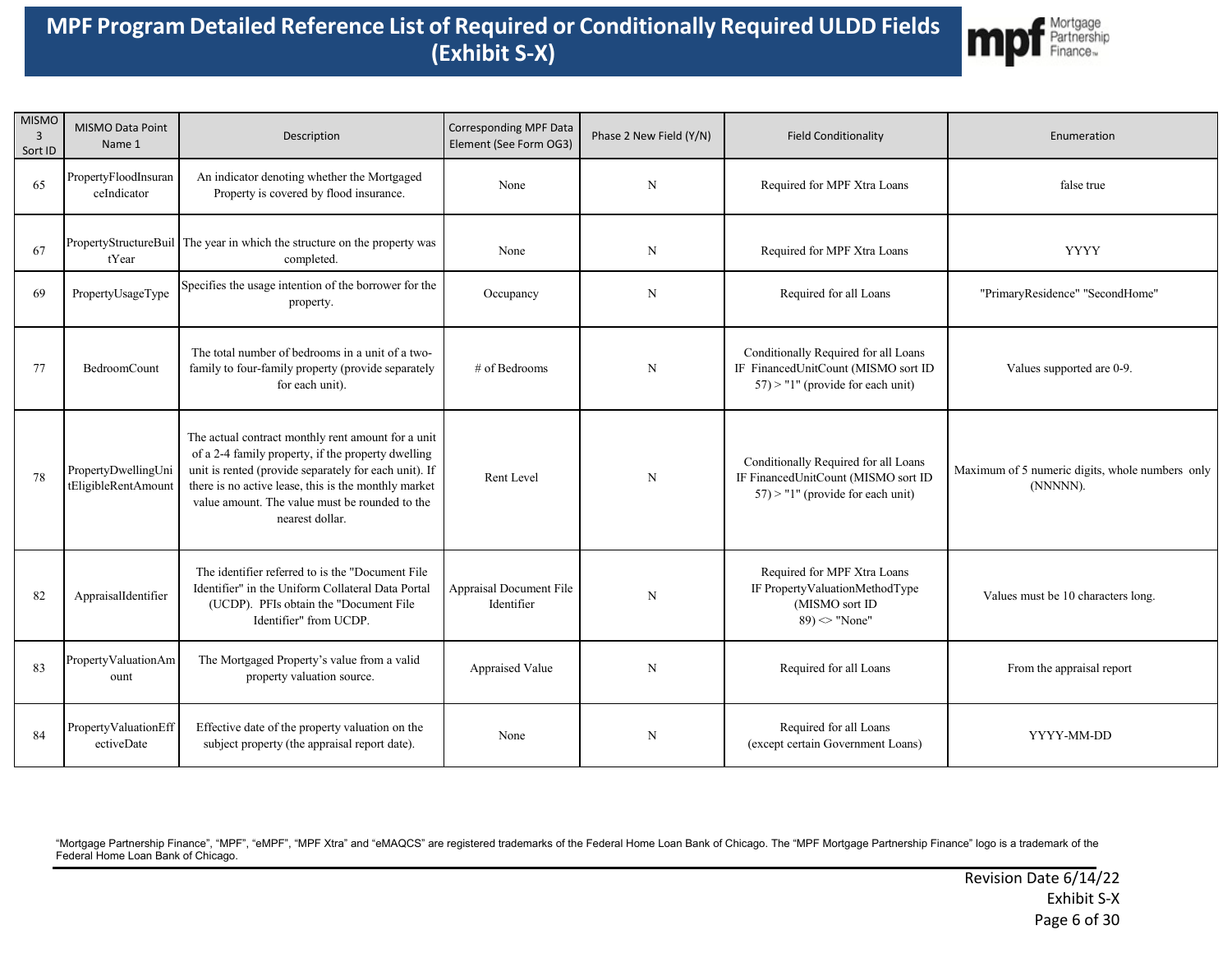

| <b>MISMO</b><br>$\overline{3}$<br>Sort ID | MISMO Data Point<br>Name 1      | Description                                                                                                                                                                                                                                                                                                                                                                                                                                                                                                                                                                                                                                                                                                                                                                                                                                                                                                                                                                | <b>Corresponding MPF Data</b><br>Element (See Form OG3) | Phase 2 New Field (Y/N) | <b>Field Conditionality</b>                                                                                                      | Enumeration                                                                                                                                                                                                                                                                                                                                                                                                              |
|-------------------------------------------|---------------------------------|----------------------------------------------------------------------------------------------------------------------------------------------------------------------------------------------------------------------------------------------------------------------------------------------------------------------------------------------------------------------------------------------------------------------------------------------------------------------------------------------------------------------------------------------------------------------------------------------------------------------------------------------------------------------------------------------------------------------------------------------------------------------------------------------------------------------------------------------------------------------------------------------------------------------------------------------------------------------------|---------------------------------------------------------|-------------------------|----------------------------------------------------------------------------------------------------------------------------------|--------------------------------------------------------------------------------------------------------------------------------------------------------------------------------------------------------------------------------------------------------------------------------------------------------------------------------------------------------------------------------------------------------------------------|
| 85                                        | PropertyValuationFor<br>mType   | Specifies the form or document used to provide the<br>property valuation. Enter the name of the property<br>valuation form used to provide the property value<br>upon which the loan underwriting decision was<br>based.<br>Enumeration and Corresponding Appraisal Form #:<br>$\cdot$ FNM 1004 / FRE 70 =<br>UniformResidentialAppraisalReport<br>• FNM 1004C / FRE 70B =<br>ManufacturedHomeAppraisalReport<br>• FNM $1004D / FRE 442 =$<br>AppraisalUpdateAndOrCompletionReport<br>$\cdot$ FNM 1025 / FRE 72 =<br>SmallResidentialIncomePropertyAppraisalReport<br>• FNM 1073 / FRE $465 =$<br>IndividualCondominiumUnitAppraisalReport<br>• FNM 1075 / FRE 466 =<br>ExteriorOnlyInspectionIndividualCondominiumUni<br>tAppraisalReport<br>$\cdot$ FNM 2000 / FRE1032 =<br>OneUnitResidentialAppraisalFieldReviewReport<br>• FNM 2000A/FRE $1072 =$<br>TwoToFourUnitResidentialAppraisal<br>• FNM 2055 / FRE 2055 =<br>ExteriorOnlyInspectionResidentailAppraisalReport | None                                                    | Y                       | Conditionally Required for all Loans<br>IF PropertyValuationMethodType<br>(MISMO sort ID<br>89) <> "None" or "Desktop Appraisal" | AppraisalUpdateAndOrCompletionReport<br>ExteriorOnlyInspectionIndividualCondominium<br>UnitAppraisalReport<br>ExteriorOnlyInspectionResidentialAppraisalReport<br>IndividualCondominiumUnitAppraisalReport<br>ManufacturedHomeAppraisalReport<br>OneUnitResidentialAppraisalFieldReviewReport<br>SmallResidentialIncomePropertyAppraisalReport<br>TwoToFourUnitResidentialAppraisal<br>UniformResidentialAppraisalReport |
| 89                                        | PropertyValuationMe<br>thodType | Specifies the method by which the property value<br>was assessed. If property inspection or fieldwork<br>has been waived, supply "None" in<br>PropertyValuationMethodType and populate<br>InvestorCollateralProgramIdentifier (MISMO sort<br>ID 376).                                                                                                                                                                                                                                                                                                                                                                                                                                                                                                                                                                                                                                                                                                                      | Appraisal Type -<br>Differentiated by Form<br>Number    | N                       | Required for all Loans                                                                                                           | Automated Valuation Model Desktop Appraisal<br>Drive By<br>Full Appraisal None<br>Other                                                                                                                                                                                                                                                                                                                                  |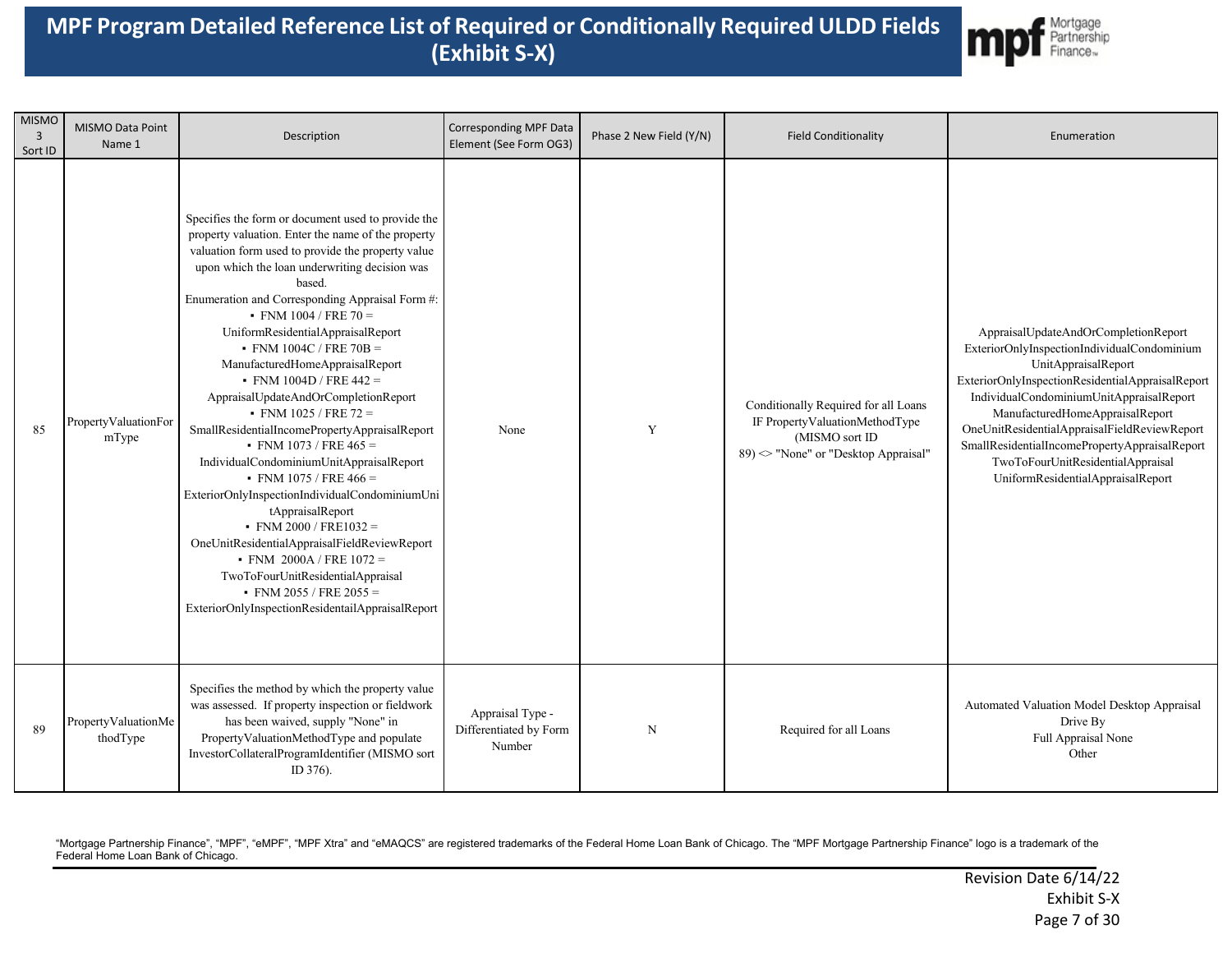

| <b>MISMO</b><br>$\overline{3}$<br>Sort ID | MISMO Data Point<br>Name 1                          | Description                                                                                                                                                                                                                                                                                                                                                                                                                                                                                                                                                                                                                                                                                                                                                                                                                                                                                                            | Corresponding MPF Data<br>Element (See Form OG3) | Phase 2 New Field (Y/N) | <b>Field Conditionality</b>                                                                                                                  | Enumeration             |
|-------------------------------------------|-----------------------------------------------------|------------------------------------------------------------------------------------------------------------------------------------------------------------------------------------------------------------------------------------------------------------------------------------------------------------------------------------------------------------------------------------------------------------------------------------------------------------------------------------------------------------------------------------------------------------------------------------------------------------------------------------------------------------------------------------------------------------------------------------------------------------------------------------------------------------------------------------------------------------------------------------------------------------------------|--------------------------------------------------|-------------------------|----------------------------------------------------------------------------------------------------------------------------------------------|-------------------------|
| 90                                        | PropertyValuationMe<br>thodTypeOtherDescri<br>ption | Enter "FieldReview" if a field review was used to<br>value the subject property.                                                                                                                                                                                                                                                                                                                                                                                                                                                                                                                                                                                                                                                                                                                                                                                                                                       | None                                             | $\mathbf N$             | Conditionally Required for MPF Xtra<br>Loans. IF PropertyValuationMethodType<br>(MISMO sort ID 89)<br>$=$ "Other"                            | FieldReview             |
| 92                                        | HomeEquityCombine<br>dLTVRatioPercent               | Provide the HomeEquityCombined<br>LTVRatioPercent" in the "HCLTV" field for loans<br>with a concurrently closing HELOC or an existing<br>HELOC.<br>For MPF Gov MBS Loan with upfront MIP:<br>Calculate the sum of the Original Loan Amount of<br>the first mortgage plus the financed mortgage<br>insurance premium (if applicable), any outstanding<br>balances on closed-end subordinate financing and<br>the greater of the maximum home equity line of<br>credit or amount drawn (outstanding UPB). Divide<br>the sum by the lower of the sales price (if<br>applicable) or value of the property securing the<br>mortgage. The HCLTV must be truncated<br>(shortened) to two decimal places. The truncated<br>result must be rounded up to the next whole<br>percent. For example: 96.001% will be delivered<br>as 96; 80.01% will be delivered as 81.<br>The HCLTV must be greater than or equal to the<br>CLTV. | TLTV (all loans including<br>those with HELOCs)  | ${\bf N}$               | Conditionally Required for all Loans<br>IF there is a HELOC on the Mortgaged<br>Property (HELOCIndicator, MISMO sort<br>ID $513$ , = "true") |                         |
| 93                                        | LoanRoleType                                        | Context Field2                                                                                                                                                                                                                                                                                                                                                                                                                                                                                                                                                                                                                                                                                                                                                                                                                                                                                                         | None                                             | $\mathbf N$             | Required for all Loans                                                                                                                       | $Must = "Subject Loan"$ |
| 136                                       | LoanAmortizationPer<br>iodCount                     | The number of periods (as defined by the Loan<br>Amortization Period Type) over which the<br>scheduled loan payments of principal and/or<br>interest are calculated to retire the obligation.                                                                                                                                                                                                                                                                                                                                                                                                                                                                                                                                                                                                                                                                                                                          | Term                                             | $\mathbf N$             | Required for all Loans                                                                                                                       | Number of Months        |
| 137                                       | LoanAmortizationPer<br>iodType                      | The duration of time used to define the period over<br>which the loan is amortized.                                                                                                                                                                                                                                                                                                                                                                                                                                                                                                                                                                                                                                                                                                                                                                                                                                    | None                                             | $\mathbf N$             | Required for all Loans                                                                                                                       | $Must = "Month"$        |
| 138                                       | LoanAmortizationTy<br>pe                            | State if a loan is a Fixed Rate loan, ARM loan, etc.                                                                                                                                                                                                                                                                                                                                                                                                                                                                                                                                                                                                                                                                                                                                                                                                                                                                   | Product Type Field                               | $\mathbf N$             | Required for all Loans                                                                                                                       | $Must = "Fixed"$        |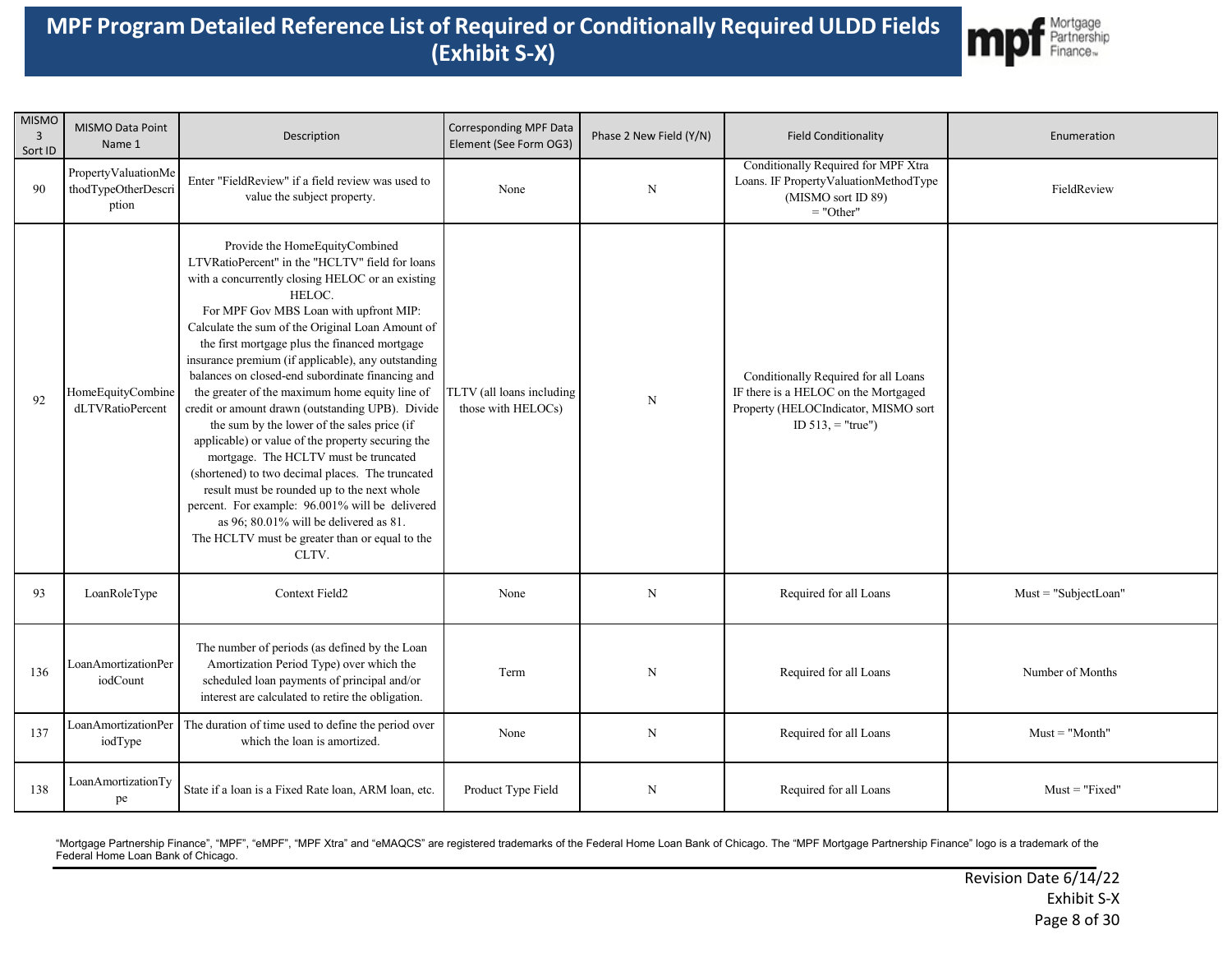

| <b>MISMO</b><br>3<br>Sort ID | MISMO Data Point<br>Name 1                               | Description                                                                                                                                                                                                                                                                          | Corresponding MPF Data<br>Element (See Form OG3) | Phase 2 New Field (Y/N) | <b>Field Conditionality</b>                                                                                                                     | Enumeration                                                                                                                                                                |
|------------------------------|----------------------------------------------------------|--------------------------------------------------------------------------------------------------------------------------------------------------------------------------------------------------------------------------------------------------------------------------------------|--------------------------------------------------|-------------------------|-------------------------------------------------------------------------------------------------------------------------------------------------|----------------------------------------------------------------------------------------------------------------------------------------------------------------------------|
| 145                          | BuydownContributor<br>Type                               | Specifies the source of the buydown funds.                                                                                                                                                                                                                                           | None                                             | $_{\rm N}$              | Conditionally Required for MPF Xtra<br>Loans IF the loan has a buydown feature                                                                  | "Borrower" (supply "Borrower" for permanent<br>buydowns using discount points)<br>"Lender" (supply "Lender" for temporary<br>premium financing funded buydowns)<br>"Other" |
| 146                          | BuydownContributor<br>TypeOtherDescriptio<br>$\mathbf n$ | Used to specify the type of contributor that is the<br>source of the buydown funds when Other is<br>selected as the Buydown Contributor Type.                                                                                                                                        | None                                             | N                       | Conditionally Required for MPF Xtra<br>Loans<br>IF BuydownContributorType (MISMO sort<br>ID $145$ ) = "Other"                                   | "InterestedThirdParty" OR leave Blank / Do Not<br>Include if not applicable                                                                                                |
| 147                          | BuydownChangeFreq<br>uencyMonthsCount                    | Enter the number of months that represents the time<br>interval in months between interest rate increases<br>during the buydown period. For example, if the<br>interest rate increases annually during a two year<br>buydown, the frequency of interest rate change is<br>12 months. | None                                             | Y                       | Conditionally Required for MPF Xtra<br>Loans If Sort ID 228-<br>BuydownTemporarySubsidyindicator =<br>"true"                                    |                                                                                                                                                                            |
| 148                          | BuydownDurationMo<br>nthsCount                           | The total number of months during which any<br>buydown is in effect. This represents the<br>accumulation of all the buydown periods. For<br>example: In a 3-2-1 buydown over 3 years, enter<br>"36".                                                                                 | None                                             | Y                       | Conditionally Required for MPF Xtra<br>Loans IF Sort ID 228-<br>BuydownTemporarySubsidyIndicator =<br>"true"                                    |                                                                                                                                                                            |
| 149                          | BuvdownIncreaseRat<br>ePercent                           | The amount by which the interest rate can increase<br>at each adjustment period within the buydown<br>duration. For example, if the interest rate increases<br>1% annually during a two year buydown, the<br>percentage increase is 1.0.                                             | None                                             | Y                       | Conditionally Required for MPF Xtra<br>Loans IF Sort ID 228-<br>BuydownTemporarySubsidyIndicator=<br>"true"                                     |                                                                                                                                                                            |
| 150                          | BuydownInitialDisco<br>untPercent                        | The percent by which the interest rate was bought<br>down at origination. For example, for a 3-2-1<br>buydown, this would be 3.                                                                                                                                                      | None                                             | Y                       | Conditionally Required for MPF Xtra Loan<br>IF Sort ID 228-<br>BuydownTemporarySubsidyIndicator =<br>"true"                                     |                                                                                                                                                                            |
| 162                          | ConstructionLoanTyp<br>e                                 | Used to indicate construction loan type                                                                                                                                                                                                                                              | None                                             | $\mathbf N$             | Conditionally Required for MPF Portfolio<br>Loans<br>IF loan is a construction/permanent as<br>defined in MPF Underwriting Guide<br>Chapter 3.6 | ConstructionToPermanent                                                                                                                                                    |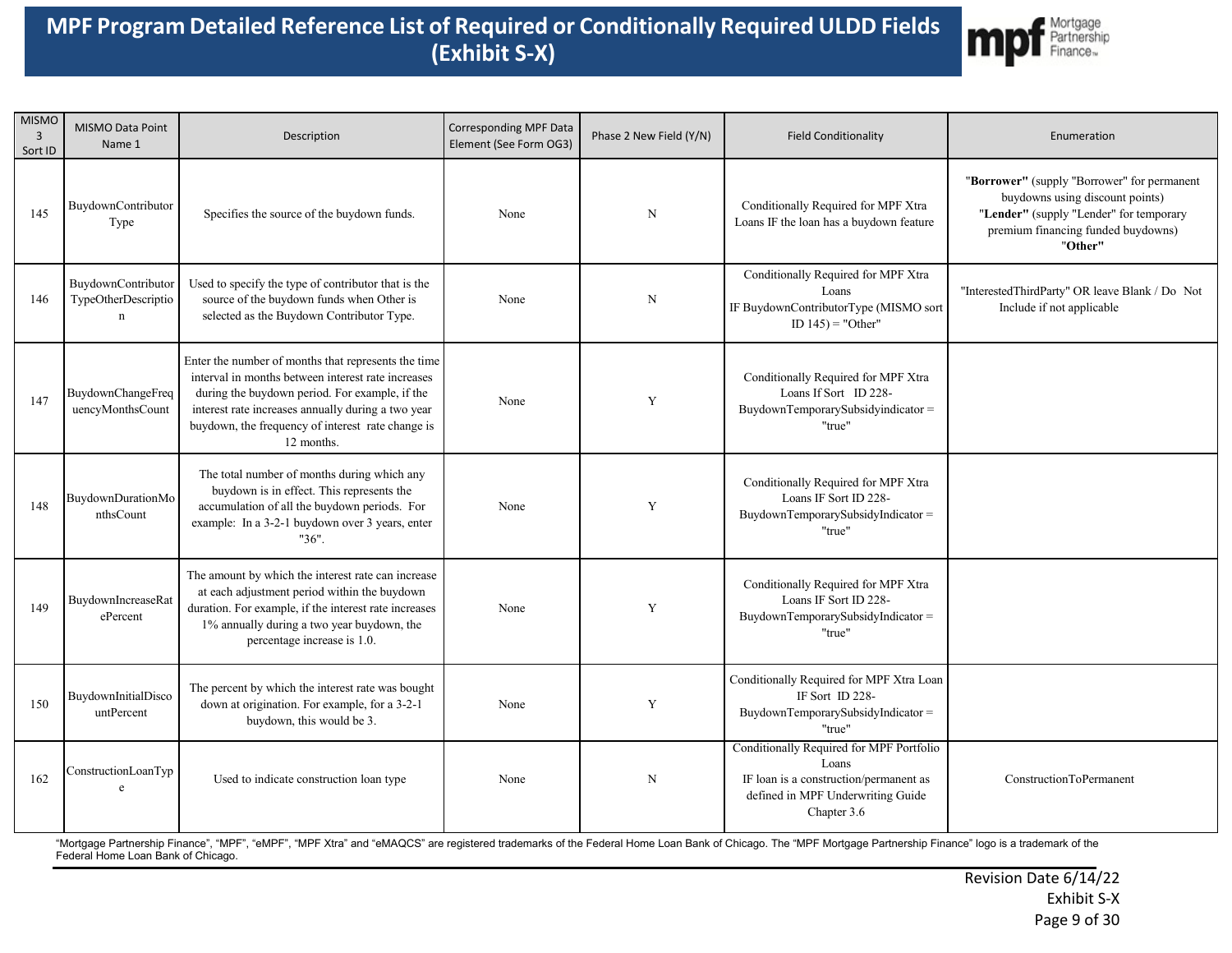

| <b>MISMO</b><br>$\overline{3}$<br>Sort ID | MISMO Data Point<br>Name 1                | Description                                                                                                                                                                                                                                                                                                       | Corresponding MPF Data<br>Element (See Form OG3) | Phase 2 New Field (Y/N) | <b>Field Conditionality</b>                                                                                                                                                                                                                                                                                | Enumeration                                                                                                                                                    |
|-------------------------------------------|-------------------------------------------|-------------------------------------------------------------------------------------------------------------------------------------------------------------------------------------------------------------------------------------------------------------------------------------------------------------------|--------------------------------------------------|-------------------------|------------------------------------------------------------------------------------------------------------------------------------------------------------------------------------------------------------------------------------------------------------------------------------------------------------|----------------------------------------------------------------------------------------------------------------------------------------------------------------|
| 169                                       | AssetDocumentation<br>LevelIdentifier     | The MPF Provider will use the enumeration<br>"StatedandVerified" from this field in order<br>determine if Assets were verifed.                                                                                                                                                                                    | <b>Asset Verification</b>                        | $\mathbf N$             | Optional - provide if able<br>Input "StatedandVerified" if assets were<br>verified as required by the MPF Guides<br>(Mortgages for all Second Home Property<br>Type transactions and all Purchase<br>transactions are ineligible for delivery if<br>the Borrower's assets are not stated and<br>verified.) | "StatedOnly"<br>"StatedandVerified" (this enumeration =<br>verified assets and must be delivered if<br>applicable)<br>"NeitherStatedNorVerified" "NotRequired" |
| 171                                       | IncomeDocumentatio<br>nLevelIdentifier    | Identifies the extent or level of the income<br>documentation being collected to process and<br>underwrite the loan.                                                                                                                                                                                              | Documentation Type                               | $\mathbf N$             | Optional - provide if able Input "Stated and<br>Verified".                                                                                                                                                                                                                                                 | $Must = "StatedandVerified"$                                                                                                                                   |
| 194                                       | BorrowerPaidDiscou<br>ntPointsTotalAmount | The total dollar amount of discount points that are<br>paid by the borrower. If the amount is zero or<br>negative, enter zero. If any discount points were<br>paid by a party other than the borrower and the<br>amount paid by the borrower cannot be determined,<br>report the total amount of discount points. | None                                             | Y                       | Required for MPF Xtra Loans<br>IF Borrower paid discount points for this<br>transaction                                                                                                                                                                                                                    |                                                                                                                                                                |
| 195                                       | PurchasePriceAmoun<br>t                   | The total dollar amount paid by the Borrower for<br>the property pledged as security for the Mortgage.<br>The purchase price is presented on the offer to<br>purchase (sales contract).                                                                                                                           | Sales Price                                      | N                       | Conditionally Required for all Loans<br>IF LoanPurposeType (MISMO sort ID 315)<br>$=$ "Purchase"                                                                                                                                                                                                           | Provide the purchase price in numeric format                                                                                                                   |
| 198                                       | SectionOfActType                          | Identifies either a HUD Section 184 or RHS<br>Section 502 Loan                                                                                                                                                                                                                                                    | None                                             | N                       | Conditionally Required for Government<br>Loans<br>IF Loan is a HUD Section 184 or an RHS<br>section 502                                                                                                                                                                                                    | $"184" = HUD Section 184$<br>$"502"$ = RHS Section 502                                                                                                         |
| 207                                       | HMDA_HOEPALoa<br>nStatusIndicator         | Flag used to indicate that loan will be reported by<br>the PFI as a HOEPA (Home Ownership and Equity<br>Protection Act of 1994) loan for HMDA reporting.                                                                                                                                                          | <b>HOEPA</b> Status                              | N                       | Required for all Loans                                                                                                                                                                                                                                                                                     | false true                                                                                                                                                     |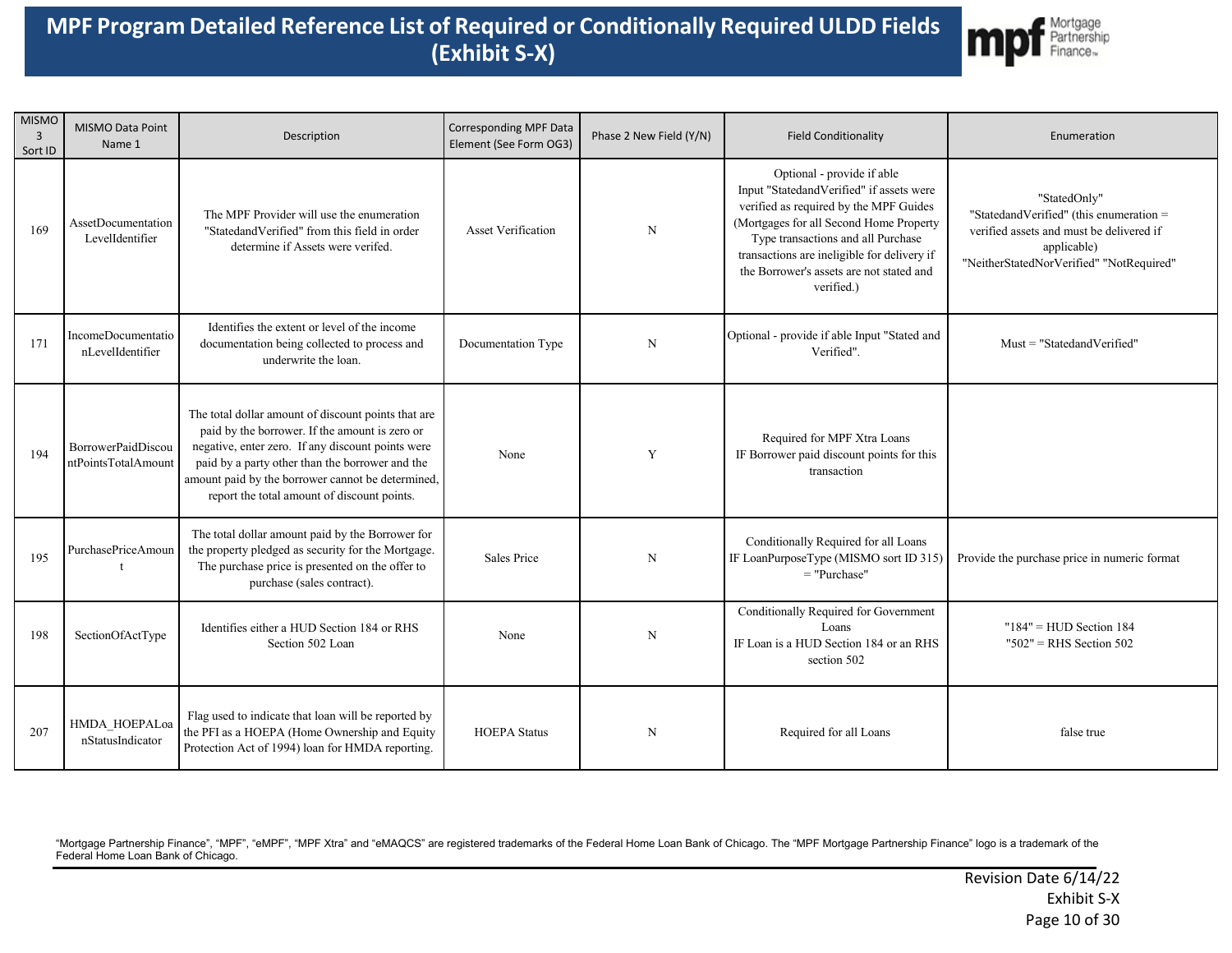

| <b>MISMO</b><br>$\overline{3}$<br>Sort ID | MISMO Data Point<br>Name 1           | Description                                                                                                                                                                                                                                                                                                                                                                                                                                                                                                                                                                                                                              | Corresponding MPF Data<br>Element (See Form OG3) | Phase 2 New Field (Y/N) | <b>Field Conditionality</b> | Enumeration                                                            |
|-------------------------------------------|--------------------------------------|------------------------------------------------------------------------------------------------------------------------------------------------------------------------------------------------------------------------------------------------------------------------------------------------------------------------------------------------------------------------------------------------------------------------------------------------------------------------------------------------------------------------------------------------------------------------------------------------------------------------------------------|--------------------------------------------------|-------------------------|-----------------------------|------------------------------------------------------------------------|
| 208                                       | <b>HMDARateSpreadPe</b><br>rcent     | The difference between the annual percentage rate<br>(APR) and the average prime offer rate (APOR) as<br>required for HMDA Reporting Requirements. Any<br>loan with an Annual Percentage Rate (APR) that is<br>"greater than or equal to<br>1.5 percentage points above the applicable average<br>prime offer rate must be reported. Data attributes<br>in this field will be processed if there is in fact a<br>spread greater than or equal to 1.5 percentage<br>points; any reported value less than 1.5, will be<br>ignored. The following website can be used for<br>calculations:<br>https://www.ffiec.gov/ratespread/newcalc.aspx | Average Prime Offer<br>Rate/APR Spread           | $\mathbf N$             | Required for all Loans      | Values supported are restricted to a format of<br>Percent 2.2 (NN.NN). |
| 214                                       | InterestCalculationPe<br>riodType    | Describes the length of the interest accrual period.                                                                                                                                                                                                                                                                                                                                                                                                                                                                                                                                                                                     | None                                             | N                       | Required for all Loans      | $Must = "Month"$                                                       |
| 215                                       | pe                                   | InterestCalculationTy Defines the method used to calculate the interest on<br>the loan.                                                                                                                                                                                                                                                                                                                                                                                                                                                                                                                                                  | None                                             | $\mathbf N$             | Required for all Loans      | $Must = "Simple"$                                                      |
| 224                                       | ApplicationReceived<br>Date          | The date the creditor or originator received the<br>application from the Borrower for the Mortgage<br>Loan that would trigger the Truth-In-Lending<br>disclosure.                                                                                                                                                                                                                                                                                                                                                                                                                                                                        | None                                             | N                       | Required for all Loans      | YYYY-MM-DD                                                             |
| 225                                       | AssumabilityIndicato<br>$\mathbf{r}$ | Indicates whether the loan is assumable by another<br>borrower.                                                                                                                                                                                                                                                                                                                                                                                                                                                                                                                                                                          | None                                             | $\mathbf N$             | Required for MPF Xtra Loans | $Must = false$                                                         |
| 226                                       | BalloonIndicator                     | Indicates whether or not a final balloon payment is<br>required under the terms of the loan repayment<br>schedule to fully pay off the Mortgage Loan as<br>stated on the Note.                                                                                                                                                                                                                                                                                                                                                                                                                                                           | None                                             | $\mathbf N$             | Required for MPF Xtra Loans | $Must = false$                                                         |
| 227                                       | <b>BorrowerCount</b>                 | The number of Borrowers obligated on the note.                                                                                                                                                                                                                                                                                                                                                                                                                                                                                                                                                                                           | Number of Borrowers                              | N                       | Required for all Loans      | Provide the number of borrowers in numeric<br>format                   |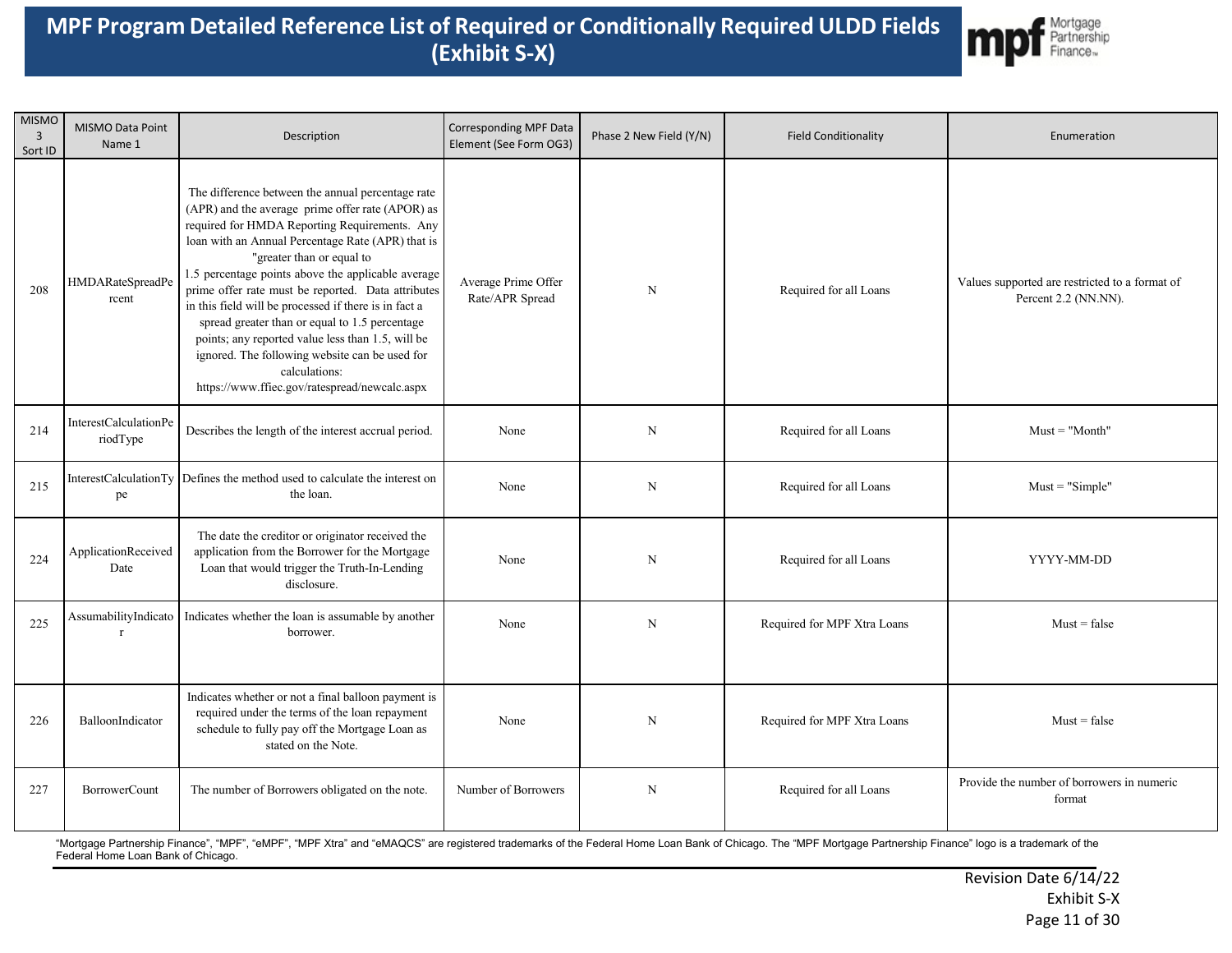

| <b>MISMO</b><br>$\overline{3}$<br>Sort ID | <b>MISMO Data Point</b><br>Name 1    | Description                                                                                                                                                                                                                                                                               | Corresponding MPF Data<br>Element (See Form OG3) | Phase 2 New Field (Y/N) | <b>Field Conditionality</b> | Enumeration                     |
|-------------------------------------------|--------------------------------------|-------------------------------------------------------------------------------------------------------------------------------------------------------------------------------------------------------------------------------------------------------------------------------------------|--------------------------------------------------|-------------------------|-----------------------------|---------------------------------|
| 228                                       | BuydownTemporaryS<br>ubsidyIndicator | Indicates whether there is a temporary buydown<br>subsidy.                                                                                                                                                                                                                                | Buydown                                          | N                       | Required for all Loans      | false true                      |
| 229                                       | CapitalizedLoanIndic<br>ator         | Indicates that interest accrued, escrow<br>disbursements made, and/or fees charged will be<br>added to the unpaid principal balance.                                                                                                                                                      | None                                             | N                       | Required for MPF Xtra Loans | $Must = false$                  |
| 231                                       | ConstructionLoanIndi<br>cator        | Indicates whether or not this is a construction loan.                                                                                                                                                                                                                                     | None                                             | $_{\rm N}$              | Required for all Loans      | Must = false for MPF Xtra Loans |
| 232                                       | ConvertibleIndicator                 | Indicates that the loan has a convertible<br>characteristic.                                                                                                                                                                                                                              | None                                             | $_{\rm N}$              | Required for MPF Xtra Loans | $Must = false$                  |
| 234                                       | EscrowIndicator                      | Indicates whether or not escrows are being<br>collected from the Borrower for this Mortgage<br>Loan.                                                                                                                                                                                      | None                                             | N                       | Required for MPF Xtra Loans | false true                      |
| 237                                       | InterestOnlyIndicator                | Indicates whether the Mortgage Loan has interest-<br>only payments.                                                                                                                                                                                                                       | None                                             | N                       | Required for MPF Xtra Loans | $Must = false$                  |
| 238                                       | LoanAffordableIndic<br>ator          | Indicates whether or not the loan is classified as a<br>FNMA HomeReady loan.                                                                                                                                                                                                              | None                                             | N                       | Required for MPF Xtra Loans | false true                      |
| 240                                       | PrepaymentPenaltyIn<br>dicator       | Indicates whether the Mortgage Loan includes a<br>penalty charged to the Borrower in the event of<br>prepayment.                                                                                                                                                                          | None                                             | N                       | Required for MPF Xtra Loans | $Must = false$                  |
| 241                                       | RelocationLoanIndica<br>tor          | Indicates if the Mortgage Loan is part of a<br>corporate relocation program.                                                                                                                                                                                                              | None                                             | $\mathbf N$             | Required for MPF Xtra Loans | false true                      |
| 243                                       | SharedEquityIndicato<br>$\mathbf{r}$ | Indicates the Mortgage is for resale-restricted,<br>owner-occupied housing in which the rights,<br>responsibilities, and benefits of residential property<br>ownership are shared between individual<br>homeowners and another party representing the<br>interests of a larger community. | None                                             | $\mathbf N$             | Required for MPF Xtra Loans | $Must = False$                  |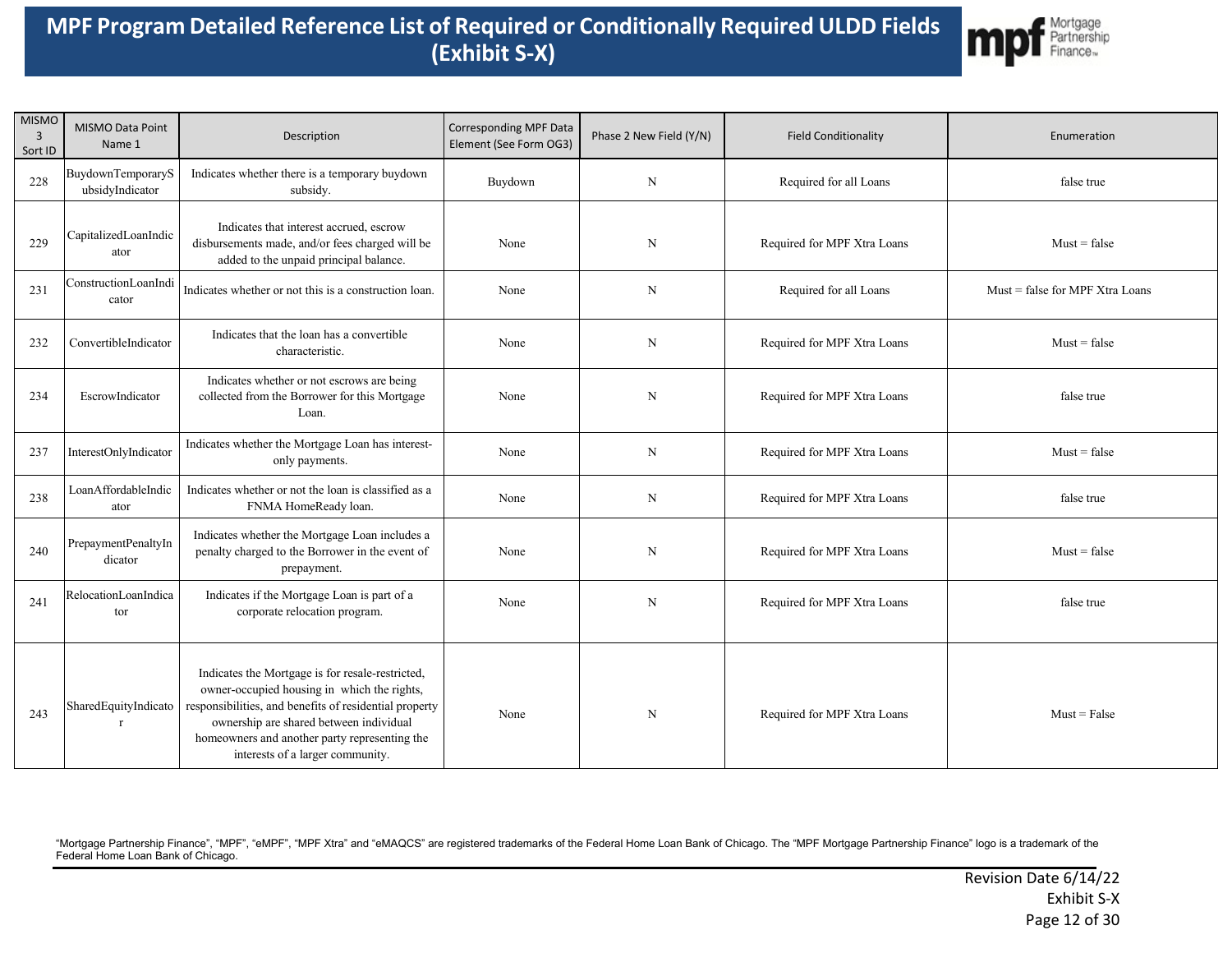

| <b>MISMO</b><br>3<br>Sort ID | MISMO Data Point<br>Name 1        | Description                                                                                                                                                                                                                                                                                                                                                                                                                                          | <b>Corresponding MPF Data</b><br>Element (See Form OG3) | Phase 2 New Field (Y/N) | <b>Field Conditionality</b>                                 | Enumeration                                                                                                                                                                                                                                                                                                                                              |
|------------------------------|-----------------------------------|------------------------------------------------------------------------------------------------------------------------------------------------------------------------------------------------------------------------------------------------------------------------------------------------------------------------------------------------------------------------------------------------------------------------------------------------------|---------------------------------------------------------|-------------------------|-------------------------------------------------------------|----------------------------------------------------------------------------------------------------------------------------------------------------------------------------------------------------------------------------------------------------------------------------------------------------------------------------------------------------------|
| 244                          | TotalMortgagedPrope<br>rtiesCount | The number of 1- to 4-unit properties that are<br>financed and owned and/or obligated on by the<br>borrower(s). A jointly owned/obligated property by<br>multiple borrowers would count only once. The<br>subject property is also included in the property<br>count.                                                                                                                                                                                | None                                                    | Y                       | Required for MPF Xtra Loans                                 |                                                                                                                                                                                                                                                                                                                                                          |
| 251                          | LoanLevelCreditScor<br>eValue     | A value indicating the representative credit score<br>assigned to the loan. If there are multiple borrowers,<br>determine the applicable credit score for each<br>individual borrower (lesser of two or middle of<br>three) and select the lowest applicable score from all<br>borrowers with credit scores as the representative<br>credit score for the mortgage.<br>Disregard any borrower without a credit score when<br>determining this value. | None                                                    | Y                       | Required for MPF Xtra Loans                                 |                                                                                                                                                                                                                                                                                                                                                          |
| 252                          | LoanStateDate                     | The Note Date (Context Field2)                                                                                                                                                                                                                                                                                                                                                                                                                       | None                                                    | N                       | Required for all Loans                                      | YYYY-MM-DD                                                                                                                                                                                                                                                                                                                                               |
| 253                          | LoanStateType                     | Context Field2                                                                                                                                                                                                                                                                                                                                                                                                                                       | None                                                    | $\mathbf N$             | Required for all Loans                                      | $Must = "AtClosing"$                                                                                                                                                                                                                                                                                                                                     |
| 254                          | <b>BaseLTVRatioPercen</b>         | PFIs must provide this calculation for all Mortgage<br>Loans. Divide the unpaid Principal Balance<br>(UPB), excluding any financed mortgage insurance,<br>by either: (i) in the case of a purchase money loan,<br>the lower of the Mortgaged Property's sales price or<br>appraised value, or (ii) in the case of a refinancing<br>loan, the appraised value.                                                                                        | None                                                    | $\mathbf N$             | Required for all MPF Xtra Loans and<br>Government MBS Loans | Only whole numbers will be supported at this time.<br>The BaseLTVRatioPercent must be truncated<br>(shortened) to two decimal places prior to delivery.<br>The truncated result must be rounded up to the next<br>whole percent. For example: 96.001% will be<br>delivered as 96; 80.01% will be delivered as 81.                                        |
| 255                          | <b>LTVRatioPercent</b>            | PFIs must provide this calculation for all Mortgage<br>Loans. Divide the unpaid Principal Balance<br>(UPB), including any financed mortgage insurance,<br>by either: (i) in the case of a purchase money loan,<br>the lower of the Mortgaged Property's sales price or<br>appraised value, or (ii) in the case of a refinancing<br>loan, the appraised value.                                                                                        | <b>LTV</b>                                              | N                       | Required for all Loans                                      | Only whole numbers will be supported at this time.<br>The LTVRatioPercent must be truncated<br>(shortened) to two decimal places prior to delivery.<br>The truncated result must be rounded up to the next<br>whole percent. For example: 96.001% will be<br>truncated and delivered as 96; 80.01% will be<br>truncated, rounded up and delivered as 81. |
| 256                          | LoanMaturityDate                  | The date when the Mortgage Loan is scheduled to<br>be paid in full as stated on the Note.                                                                                                                                                                                                                                                                                                                                                            | Maturity Date                                           | $\mathbf N$             | Required for all Loans                                      | YYYY-MM-DD                                                                                                                                                                                                                                                                                                                                               |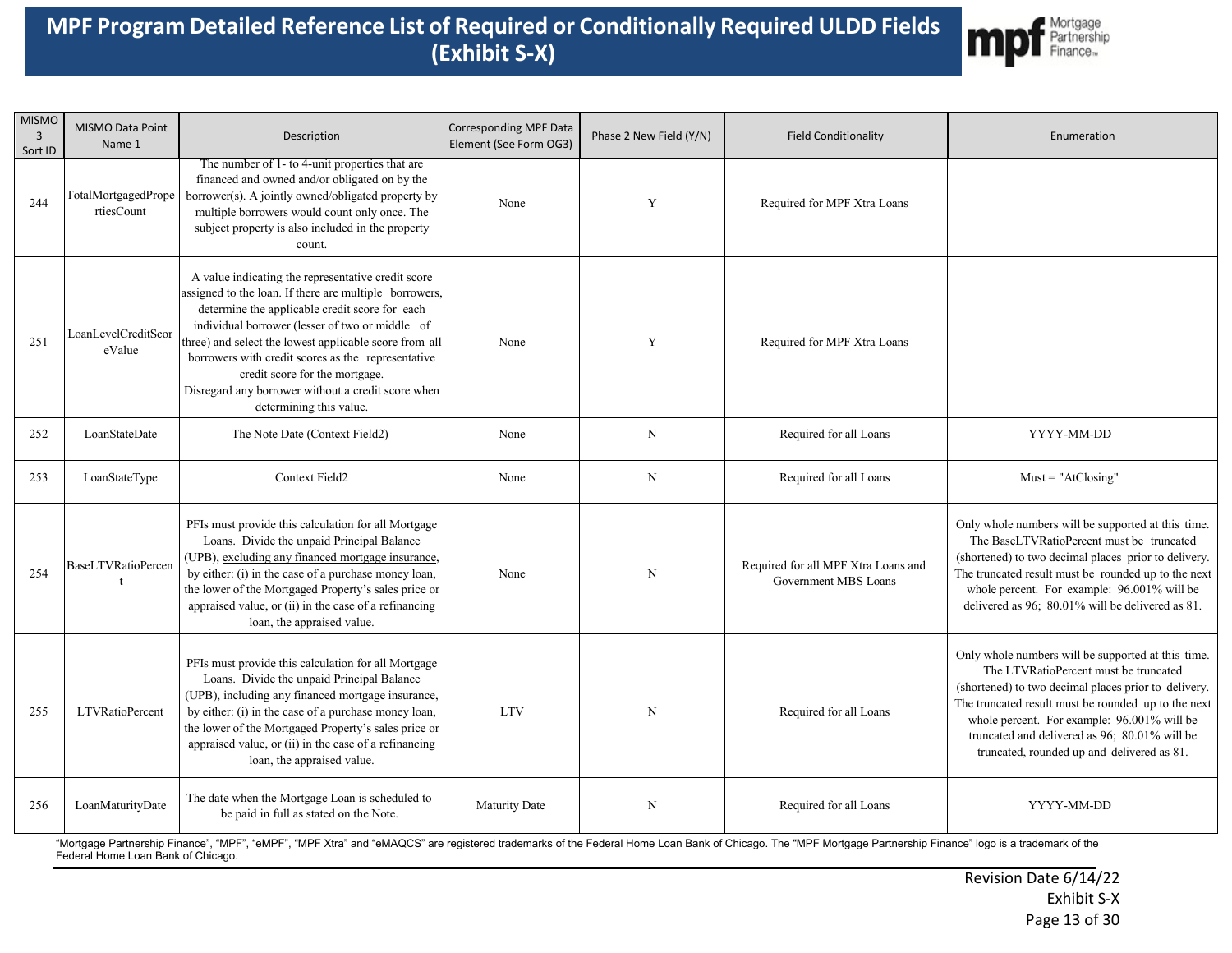

| <b>MISMO</b><br>3<br>Sort ID | MISMO Data Point<br>Name 1                   | Description                                                                                                                                                                                                                                                                                                                                                                                                                                                    | Corresponding MPF Data<br>Element (See Form OG3) | Phase 2 New Field (Y/N) | <b>Field Conditionality</b>                                                     | Enumeration                                                                         |
|------------------------------|----------------------------------------------|----------------------------------------------------------------------------------------------------------------------------------------------------------------------------------------------------------------------------------------------------------------------------------------------------------------------------------------------------------------------------------------------------------------------------------------------------------------|--------------------------------------------------|-------------------------|---------------------------------------------------------------------------------|-------------------------------------------------------------------------------------|
| 257                          | LoanMaturityPeriodC<br>ount                  | The scheduled number of periods (as defined by<br>Loan Maturity Period Type) after which a debt will<br>mature as stated on the Note.                                                                                                                                                                                                                                                                                                                          | Term                                             | N                       | Required for all Loans                                                          | 3 digit number (Maximum is 360)                                                     |
| 258                          | LoanMaturityPeriodT<br>ype                   | The unit of time used for defining the period over<br>which the Mortgage Loan matures.                                                                                                                                                                                                                                                                                                                                                                         | None                                             | N                       | Required for all Loans                                                          | $Must = "Month"$                                                                    |
| 268                          | InitialPrincipalAndInt<br>erestPaymentAmount | The dollar amount of the Principal and Interest<br>(P&I) payment as stated on the Note. The P&I<br>payment is obtained using the loan amount and<br>interest rate to arrive at full amortization during the<br>loan term. Must be within \$1.00 of the amount the<br>investor calculates by using the amortization term,<br>note rate, and original loan amount.                                                                                               | Principal & Interest<br>Amount                   | $\mathbf N$             | Required for all Loans                                                          | The only values supported are restricted to a<br>format of Amount 7.2 (NNNNNNN.NN). |
| 270                          | PaymentFrequencyTy<br>pe                     | Specifies the frequency of the Mortgage payment.                                                                                                                                                                                                                                                                                                                                                                                                               | None                                             | $\mathbf N$             | Required for all Loans                                                          | $Must = "Monthly"$                                                                  |
| 272                          | ScheduledFirstPayme<br>ntDate                | The date of the first scheduled Mortgage payment<br>to be made by the Borrower under the terms of the<br>Mortgage.                                                                                                                                                                                                                                                                                                                                             | First Payment Date                               | N                       | Required for all Loans                                                          | YYYY-MM-DD                                                                          |
| 287                          | BorrowerReservesMo<br>nthlyPaymentCount      | The number of loan payments that are available to<br>the borrower from verified financial reserves after<br>closing. Reserves are measured by the number of<br>months of the qualifying payment amount for the<br>subject mortgage (based on PITIA) that a borrower<br>could pay using his or her financial assets.<br>In cases where the Reserves determined to be<br>collected is not a whole number round down. I.e.<br>1.5 months would be delivered as 1. | Number of Months<br>Reserves at Closing          | Y                       | Required for MPF Xtra Loans<br>Required for Second Homes for Portfolio<br>Loans |                                                                                     |
| 288                          | HousingExpenseRati<br>oPercent               | The Housing Expense Ratio as defined in MPF<br>Underwriting Guide Chapter 4.4.1                                                                                                                                                                                                                                                                                                                                                                                | Housing Expense Ratio                            | N                       | Optional - provide if able                                                      | The only values supported are restricted to a<br>format of Percent 3.4 (NNN.NNNN)   |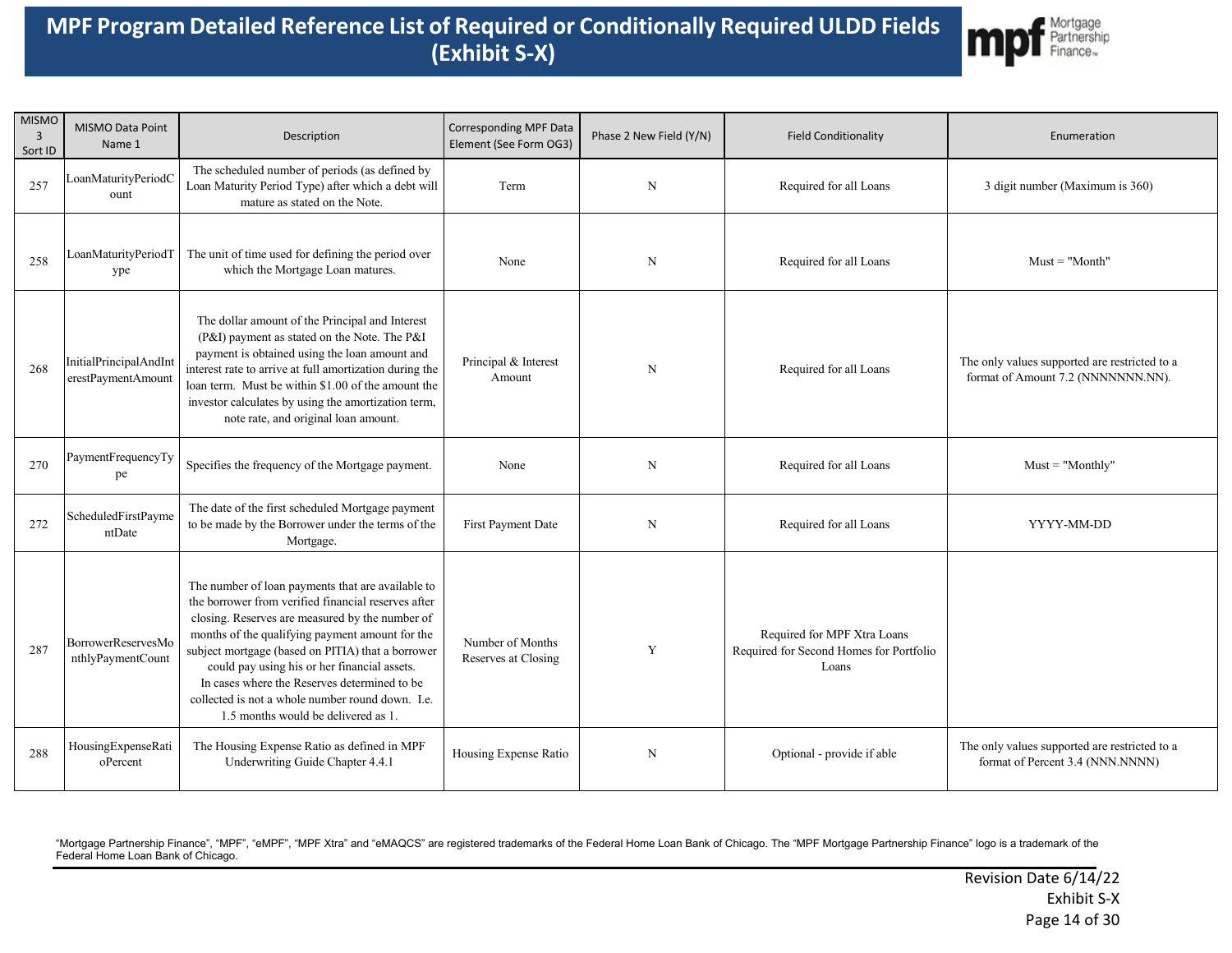

| <b>MISMO</b><br>3<br>Sort ID | <b>MISMO Data Point</b><br>Name 1                | Description                                                                                                                                                                                                                                                                                                                                                                                                                                                                                            | <b>Corresponding MPF Data</b><br>Element (See Form OG3)                                 | Phase 2 New Field (Y/N) | <b>Field Conditionality</b>                                                                         | Enumeration                                                                                                              |
|------------------------------|--------------------------------------------------|--------------------------------------------------------------------------------------------------------------------------------------------------------------------------------------------------------------------------------------------------------------------------------------------------------------------------------------------------------------------------------------------------------------------------------------------------------------------------------------------------------|-----------------------------------------------------------------------------------------|-------------------------|-----------------------------------------------------------------------------------------------------|--------------------------------------------------------------------------------------------------------------------------|
| 289                          | TotalDebtExpenseRat<br>ioPercent                 | The Total Debt Ratio as defined in MPF<br>Underwriting Guide Chapter 4.4.2                                                                                                                                                                                                                                                                                                                                                                                                                             | <b>Total Debt Ratio</b>                                                                 | N                       | Optional - provide if able                                                                          | The only values supported are restricted to a<br>format of Percent 3.4 (NNN.NNNN)                                        |
| 290                          | TotalLiabilitiesMonth<br>lyPaymentAmount         | The total monthly liabilities for all Borrowers on<br>the Mortgage Loan (combined for all Borrowers<br>whose debt is used to qualify for the Mortgage).<br>Round to the nearest dollar.                                                                                                                                                                                                                                                                                                                | This field is a<br>combination of PITI<br>Payment Amount and<br><b>Total Other Debt</b> | N                       | Required for all Loans                                                                              | The only values supported are restricted to a<br>format of Numeric 5 (NNNNN).                                            |
| 291                          | TotalMonthlyIncome<br>Amount                     | The total monthly income for all Borrowers on the<br>Mortgage Loan (combined for all Borrowers whose<br>income is used to qualify for the Mortgage). Round<br>to the nearest dollar.                                                                                                                                                                                                                                                                                                                   | This field is a<br>combination of Borrower<br>and Co-Borrower Income                    | $\mathbf N$             | Required for all Loans                                                                              | The only values supported are restricted to a<br>format of Numeric 6 (NNNNNN).                                           |
| 292                          | TotalMonthlyPropose<br>dHousingExpenseAm<br>ount | Value indicating the sum of all borrowers'<br>(including non-occupant borrowers) monthly<br>expenses related to their the primary residence.<br>When the subject loan is for the Borrower's primary<br>residence, the monthly expense must be greater than<br>or equal to the value delivered in<br>InitialPrincipalAndInterestPaymentAmount (Sort<br>ID 268). Round to the nearest dollar. The only<br>reasonable values supported at this time are<br>restricted to a format of five numeric digits. | <b>PITI</b>                                                                             | N                       | Required for all Loans                                                                              | The only values supported are restricted to a<br>format of Numeric 5 (NNNNN).                                            |
| 293                          | RefinanceCashOutA<br>mount                       | The amount of cash the borrower will receive at the<br>closing of the loan on a refinance transaction.                                                                                                                                                                                                                                                                                                                                                                                                 | None                                                                                    | Y                       | Required for MPF Xtra Loan<br>IF Sort ID 294-<br>RefinanceCashOutDeterminationType<br>$=$ "CashOut" |                                                                                                                          |
| 294                          | terminationType                                  | RefinanceCashOutDe Specifies how the lender has classified a refinanced<br>loan.                                                                                                                                                                                                                                                                                                                                                                                                                       | Loan Purpose                                                                            | N                       | Conditionally Required for all Loans<br>IF LoanPurposeType (MISMO sort ID 315)<br>$=$ "Refinance"   | "CashOut" "LimitedCashOut" "NoCashOut"<br>(valid only for MPF Portfolio, FHA, VA, or<br><b>USDA Rural Housing Loans)</b> |
| 311                          | PriceLockDatetime                                | The date and time on which the agreement to lock a<br>price was made (between the Borrower and PFI).                                                                                                                                                                                                                                                                                                                                                                                                   | None                                                                                    | $\mathbf N$             | Required for MPF Xtra Loans                                                                         | YYYY-MM-DD                                                                                                               |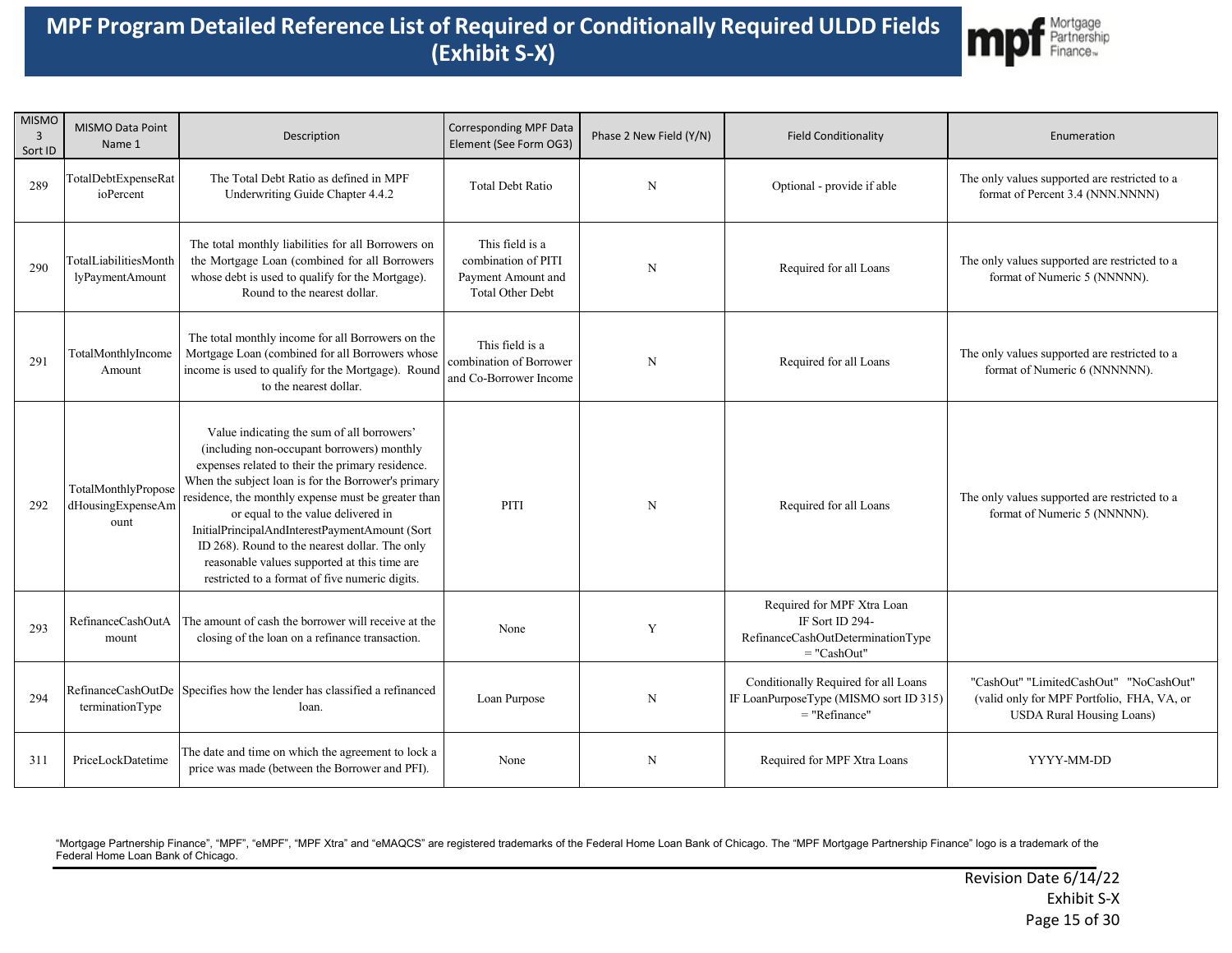

| <b>MISMO</b><br>$\overline{3}$<br>Sort ID | MISMO Data Point<br>Name 1                             | Description                                                                                                         | <b>Corresponding MPF Data</b><br>Element (See Form OG3) | Phase 2 New Field (Y/N) | <b>Field Conditionality</b>                                                                                                                                                            | Enumeration                                                                                                                                                                                                      |
|-------------------------------------------|--------------------------------------------------------|---------------------------------------------------------------------------------------------------------------------|---------------------------------------------------------|-------------------------|----------------------------------------------------------------------------------------------------------------------------------------------------------------------------------------|------------------------------------------------------------------------------------------------------------------------------------------------------------------------------------------------------------------|
| 313                                       | LienPriorityType                                       | Specifies the priority of the lien against the subject<br>property.                                                 | None                                                    | N                       | Required for MPF Xtra Loans                                                                                                                                                            | $Must = "FirstLien"$                                                                                                                                                                                             |
| 315                                       | LoanPurposeType                                        | Specifies the purpose for which the loan proceeds<br>will be used.                                                  | Loan Purpose                                            | $_{\rm N}$              | Required for all Loans                                                                                                                                                                 | "Purchase" "Refinance"                                                                                                                                                                                           |
| 317                                       | MortgageType                                           | Specifies the type of Mortgage to be delivered.                                                                     | Loan Plan Type                                          | N                       | Required for all Loans                                                                                                                                                                 | "Conventional" (must = Conventional for MPF Xtra<br>Loans)<br>"FHA"<br>"USDARuralHousing" "VA"                                                                                                                   |
| 319                                       | NoteAmount                                             | The amount to be repaid as disclosed on the Note.                                                                   | Original Loan Amount                                    | N                       | Required for all Loans                                                                                                                                                                 | Amount 9.2 (NNNNNNNNNN.NN)                                                                                                                                                                                       |
| 320                                       | NoteDate                                               | The date on the mortgage or Note.                                                                                   | Note Date                                               | $_{\rm N}$              | Required for all Loans                                                                                                                                                                 | YYYY-MM-DD                                                                                                                                                                                                       |
| 321                                       | <b>NoteRatePercent</b>                                 | The actual interest rate as disclosed on the Note.                                                                  | Note Rate                                               | N                       | Required for all Loans                                                                                                                                                                 | The only values supported are restricted to a<br>format of Percent 2.4 (NN.NNNN)                                                                                                                                 |
| 322                                       | AutomatedUnderwriti<br>ngCaseIdentifier                | A unique identifier assigned by Desktop<br>Underwriter to the underwriting case for a specific<br>loan application. | <b>AUS</b> Certificate Number                           | $_{\rm N}$              | <b>Conditionally Required</b><br>IF AutomatedUnderwriting SystemType<br>$(MISMO sort ID 326) =$<br>"DesktopUnderwriter" (DU). Cannot be a<br>DU Casefile ID received for another loan. | A ten-digit alphanumeric value (Casefile ID)<br>assigned to the Mortgage when it was submitted for<br>an underwriting evaluation. If no DU Casefile ID<br>exists, do not provide this data point.                |
| 325                                       | AutomatedUnderwriti<br>ngRecommendation<br>Description | The loan approval recommendation determined by<br>the automated underwriting system.                                | Automated Underwriting<br>System (AUS)/Decision         | $\mathbf N$             | Conditionally Required<br>IF Automated Underwriting SystemType<br>$(MISMO sort ID 326) =$<br>"DesktopUnderwriter"                                                                      | This data point only applies if a DU Casefile ID<br>exists (Do Not provide for loans underwritten using<br>LP). The accepted values are: "ApproveEligible"<br>"EAIEligible"                                      |
| 326                                       | AutomatedUnderwriti<br>ngSystemType                    | The type of automated underwriting system used to<br>evaluate the loan.                                             | Automated Underwriting<br>System (AUS)/Decision         | N                       | <b>Conditionally Required for all Loans</b><br><b>IF Loan Manual UnderwritingIndicator</b><br>$(MISMO sort ID 328) = "false"$                                                          | "DesktopUnderwriter"<br>"Loan Prospector" (if your LOS cannot provide the<br>LP enumeration, contact the MPF Xtra Service<br>Center)<br>"Other" (valid for MPF Portfolio only to<br>indicate Desktop Originator) |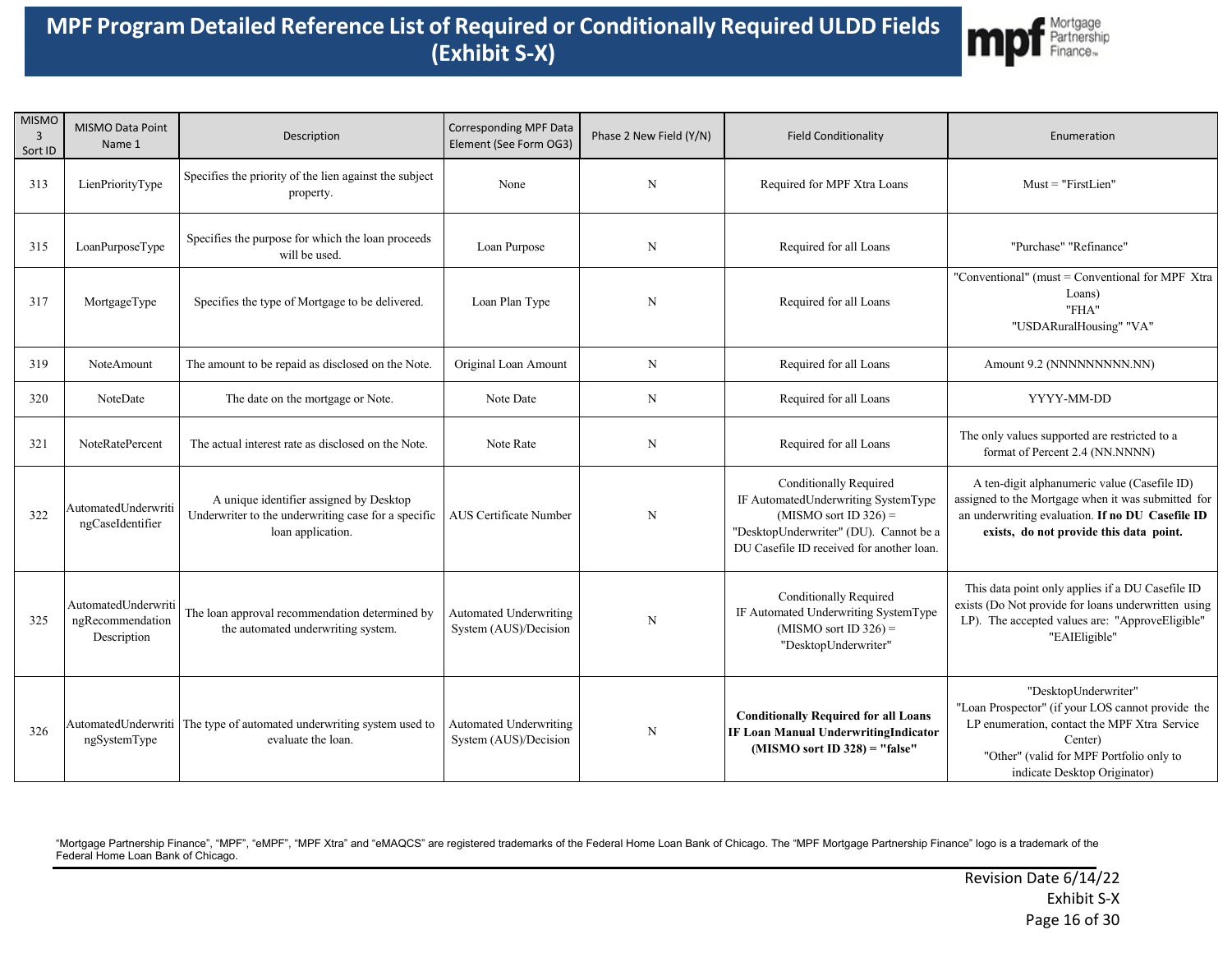

| <b>MISMO</b><br>$\overline{3}$<br>Sort ID | <b>MISMO Data Point</b><br>Name 1       | Description                                                                                                                                                                                                                                                        | <b>Corresponding MPF Data</b><br>Element (See Form OG3) | Phase 2 New Field (Y/N) | <b>Field Conditionality</b>                                                                             | Enumeration                                                                                                                     |
|-------------------------------------------|-----------------------------------------|--------------------------------------------------------------------------------------------------------------------------------------------------------------------------------------------------------------------------------------------------------------------|---------------------------------------------------------|-------------------------|---------------------------------------------------------------------------------------------------------|---------------------------------------------------------------------------------------------------------------------------------|
| 328                                       | LoanManualUnderwr<br>itingIndicator     | Indicates that the loan was manually underwritten.<br>Supply "true" if the loan underwriting decision is<br>based on manual underwriting and not the<br>recommendation from an automated underwriting<br>system.                                                   | Automated Underwriting<br>System (AUS)/Decision         | N                       | Required for all Loans                                                                                  | false true                                                                                                                      |
| 352                                       | LoanRoleType                            | Context Field2                                                                                                                                                                                                                                                     | None                                                    | $\mathbf N$             | Required for all Loans                                                                                  | $Must = "Subject Loan"$                                                                                                         |
| 368                                       | InvestorFeatureIdentif<br>ier           | A Special Feature Code, or SFC, (also known as the<br>investor feature identifier) used to identify a loan<br>feature not defined by other attributes. Accepts a<br>maximum of 10 SFCs. If the PFI needs to deliver<br>more than 10 SFCs, see comments field #393. | Special Feature Code                                    | N                       | <b>Conditionally Required</b><br>IF applicable to the Mortgage Loan                                     | Each SFC must be in a 3 digit numeric (NNN)<br>format                                                                           |
| 376                                       | InvestorCollateralPro<br>gramIdentifier | When "None" is selected for Property Valuation<br>Method (Sort ID #89) - provides additional detail.                                                                                                                                                               | None                                                    | N                       | Conditionally Requried for MPF Xtra<br>Loans IF Property Valuation Method (Sort<br>ID # $89$ ) = "None" | "DUForm2075"<br>"DURefiPlusPropertyFieldworkWaiver"                                                                             |
| 378                                       | InvestorOwnershipPe<br>rcent            | Identifies the percentage amount of the loan owned<br>by the investor.                                                                                                                                                                                             | None                                                    | N                       | Required for MPF Xtra Loans                                                                             | $Must = "100"$                                                                                                                  |
| 381                                       | InvestorRemittanceT<br>ype              | This describes the contractual accounting method<br>used to calculate the funds received by the servicer<br>from the Borrower that are due to the investor.                                                                                                        | None                                                    | N                       | Required for MPF Xtra Loans                                                                             | Must = "ActualInterestActualPrincipal"                                                                                          |
| 393                                       | LoanCommentText                         | The text of the loan comment. This comment field<br>may also accept SFCs if the loan attributes require<br>> than 10 SFCs (the first 10 must be delivered in<br>field $#368$ ).                                                                                    | None                                                    | N                       | <b>Conditionally Required</b><br>IF applicable to the Mortgage Loan                                     | Only the first 60 characters will be accepted. For<br>Refi Plus loans, use this field to supply the prior<br>Fannie Mae Loan #. |
| 397                                       | MortgageModificatio<br>nIndicator       | Indicates that a loan modification exists.                                                                                                                                                                                                                         | None                                                    | N                       | Required for all loans                                                                                  | $Must = false$                                                                                                                  |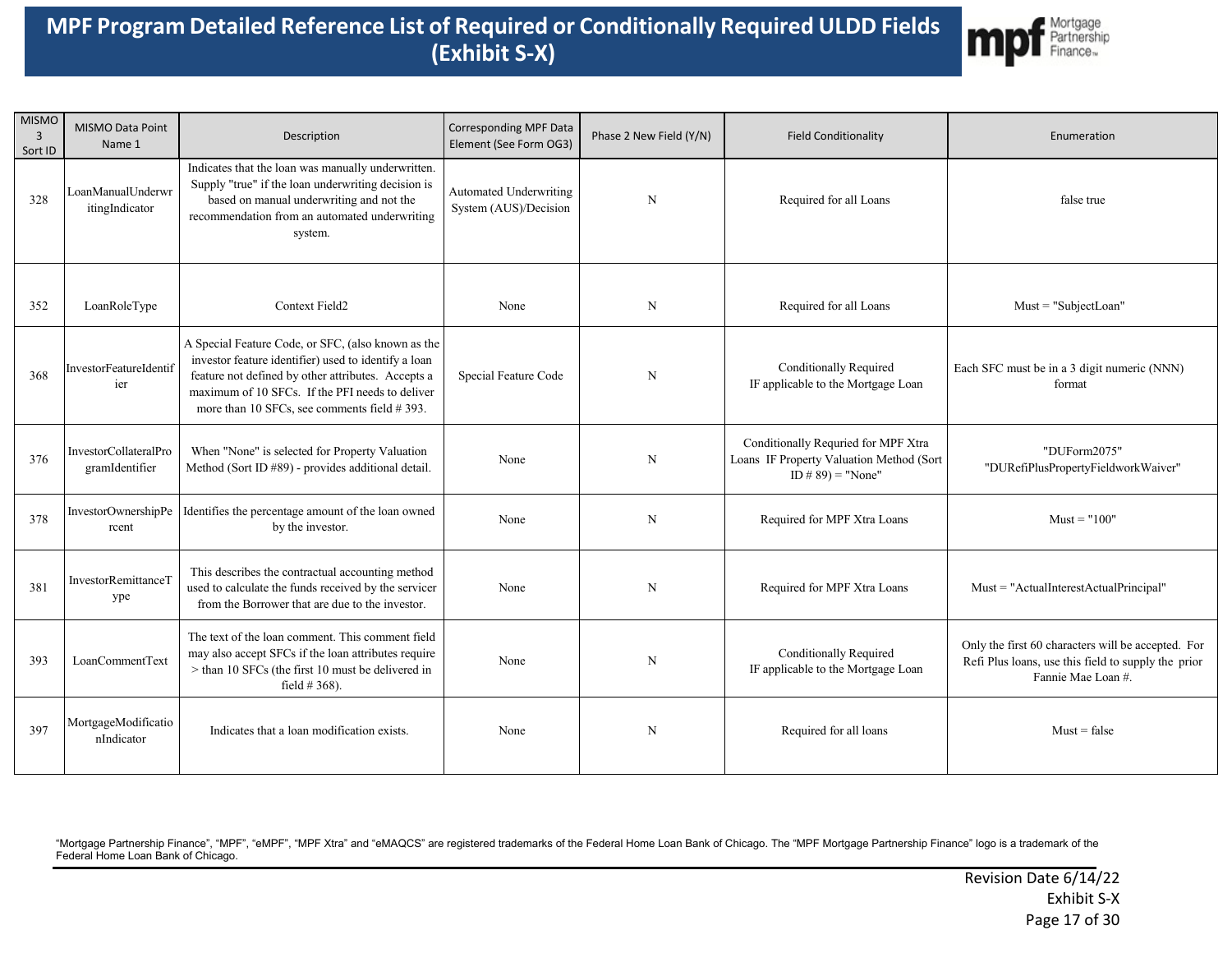

| <b>MISMO</b><br>$\overline{3}$<br>Sort ID | MISMO Data Point<br>Name 1                        | Description                                                                                                    | Corresponding MPF Data<br>Element (See Form OG3)      | Phase 2 New Field (Y/N) | <b>Field Conditionality</b>                                                                                                         | Enumeration                                                                                                                                                                                                                                                                                                                       |
|-------------------------------------------|---------------------------------------------------|----------------------------------------------------------------------------------------------------------------|-------------------------------------------------------|-------------------------|-------------------------------------------------------------------------------------------------------------------------------------|-----------------------------------------------------------------------------------------------------------------------------------------------------------------------------------------------------------------------------------------------------------------------------------------------------------------------------------|
| 399                                       | InvestorCommitmentI<br>dentifier                  | The Delivery Commitment Number. Use the<br>identifier assigned when the PFI obtained the<br>commitment.        | DC Number (not a data<br>element found on the<br>OG3) | $\mathbf N$             | Required for all Loans for funding<br><b>Provide the MPF Delivery Commitment</b><br>Number under which the Loan is to be<br>Funded. | The only values supported are 6 characters long<br>(NNNNNN)                                                                                                                                                                                                                                                                       |
| 401                                       | MERS MINIdentifier                                | Number used by MERS to identify loans. Referred<br>to as the Mortgage Identification Number (MIN).             | <b>MERS MIN</b>                                       | $\mathbf N$             | <b>Conditionally Requried</b><br>IF loan is registered with MERS                                                                    | The only values supported are 18 characters long<br>(NNNNNNNNNNNNNNNNNN)                                                                                                                                                                                                                                                          |
| 402                                       | SellerLoanIdentifier                              | This is the Loan Number assigned to the loan by<br>the PFI.                                                    | PFI Loan Number                                       | N                       | Required for all Loans                                                                                                              | A valid SellerLoanIdentifier is one that has at least<br>one non-blank, alphanumeric character. There must<br>be at least one digit or letter within the field and the<br>following 4 special symbols may not be present (+,<br>$\hat{z}, \hat{\mathcal{X}}, \#$ ).<br>The only values supported are up to 15<br>characters long. |
| 404                                       | LoanProgramIdentifie<br>$\mathbf{r}$              | Identifies the mortgage Program associated with the<br>loan as defiend by a specific entity.                   | None                                                  | N                       | If applies                                                                                                                          | LoanFirstTimeHomebuyer                                                                                                                                                                                                                                                                                                            |
| 405                                       | LoanStateDate                                     | Today's Date (Context Field2)                                                                                  | None                                                  | N                       | Required for all MPF Xtra Loans                                                                                                     | YYYY-MM-DD                                                                                                                                                                                                                                                                                                                        |
| 406                                       | LoanStateType                                     | Context Field2                                                                                                 | None                                                  | $\mathbf N$             | Required for all MPF Xtra Loans                                                                                                     | $Must = Current$                                                                                                                                                                                                                                                                                                                  |
| 411                                       | LenderPaidMIInterest<br>RateAdjustmentPerce<br>nt | The percentage added to the Mortgage interest rate<br>to fund lender-purchased mortgage insurance<br>premiums. | None                                                  | N                       | Conditionally Required for MPF Xtra<br>Loans<br>IF MIPremiumSourceType (MISMO sort<br>ID $426$ ) = "Lender"                         | Restricted to a format of Percent 1.2 (N.NN).<br>Rounding up may be necessary to conform to this<br>format. For example, a value of 1.125 must be<br>rounded up to 1.13.                                                                                                                                                          |
| 412                                       | MICertificateIdentifie<br>$\mathbf{r}$            | The number assigned by the private mortgage<br>insurance company to track a loan.                              | MI Certificate Number                                 | N                       | <b>Conditionally Required</b><br>IF conventional MI exists OR for<br>Government Loans, provide the Agency<br>Case #                 | The only values supported are 10 characters<br>long.                                                                                                                                                                                                                                                                              |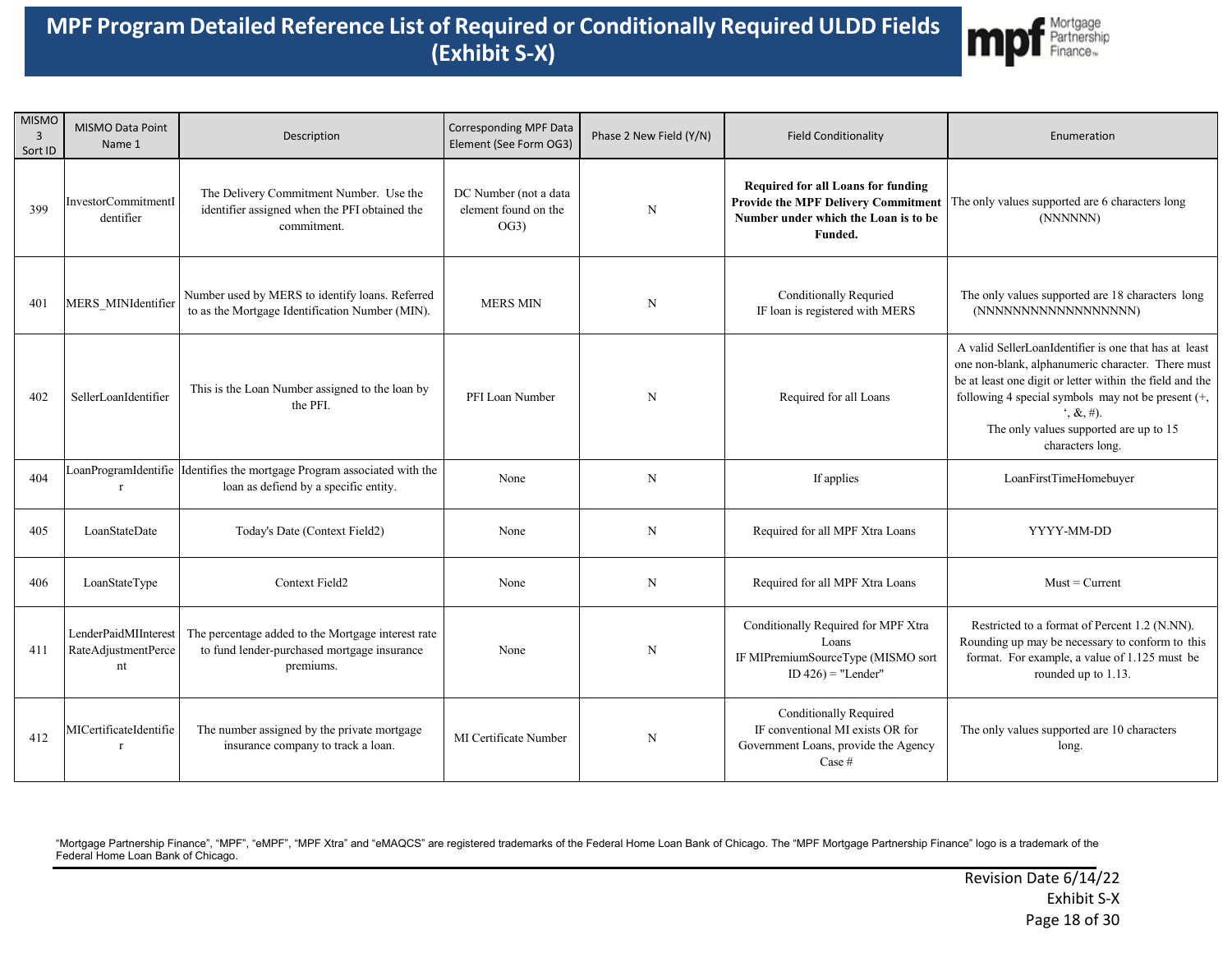

| <b>MISMO</b><br>$\overline{3}$<br>Sort ID | MISMO Data Point<br>Name 1                          | Description                                                                                                                                                                                                                                                                                                                                                                                                                                                                                                                       | Corresponding MPF Data<br>Element (See Form OG3) | Phase 2 New Field (Y/N) | <b>Field Conditionality</b>                                                                                          | Enumeration                                                                      |
|-------------------------------------------|-----------------------------------------------------|-----------------------------------------------------------------------------------------------------------------------------------------------------------------------------------------------------------------------------------------------------------------------------------------------------------------------------------------------------------------------------------------------------------------------------------------------------------------------------------------------------------------------------------|--------------------------------------------------|-------------------------|----------------------------------------------------------------------------------------------------------------------|----------------------------------------------------------------------------------|
| 413                                       | MICompanyNameTy<br>pe                               | The private MI company short/common name from<br>whom the private mortgage insurance coverage was<br>obtained.                                                                                                                                                                                                                                                                                                                                                                                                                    | PMI Company                                      | $\mathbf N$             | Conditionally Required for all<br>Conventional Loans IF<br>MICertificateIdentifier (MISMO sort ID<br>412) exists     | 'Essent" "MGIC"<br>"PMI"<br>"Radian" "RMIC"<br>"UGI"<br>"Other"                  |
| 414                                       | MICompanyNameTy<br>peOTHERDescriptio<br>$\mathbf n$ | The private MI company short from whom the<br>private mortgage insurance coverage was obtained.                                                                                                                                                                                                                                                                                                                                                                                                                                   | PMI Company                                      | N                       | Conditionally Required for MPF Xtra<br>Loans<br>If MICcompanyNameType (MISMO sort<br>$ID 413$ = "Other".             | "ArchMI" "Enact" "MIF" "NMI" (National<br>Mortgage Insurance Co.)                |
| 416                                       | MICoveragePercent                                   | The percentage of mortgage insurance coverage<br>obtained.                                                                                                                                                                                                                                                                                                                                                                                                                                                                        | PMI $\%$                                         | N                       | Conditionally Required for all<br>Conventional Loans IF<br>MICertificateIdentifier (MISMO sort ID<br>412) exists     | Only whole numbers are supported (NN).                                           |
| 422                                       | MIPremiumFinanced<br>Amount                         | The dollar amount of any up-front mortgage<br>insurance premium that is financed as part of the<br>original loan amount.                                                                                                                                                                                                                                                                                                                                                                                                          | None                                             | N                       | Conditionally Required for MPF Xtra<br>Loans<br>IF MIPremiumFinanced Indicator (MISMO<br>sort ID<br>$423$ ) = "true" | The only values supported are restricted to a<br>format of Amount 5.2 (NNNNN.NN) |
| 423                                       | ndicator                                            | MIPremiumFinancedI   Indicates whether mortgage insurance premium has<br>been added to loan amount.                                                                                                                                                                                                                                                                                                                                                                                                                               | None                                             | N                       | Conditionally Required for MPF Xtra<br>Loans<br>IF MICertificateIdentifier (MISMO sort ID<br>412) exists             | false true                                                                       |
| 426                                       | MIPremiumSourceTy<br>pe                             | Defines the source of the Mortgage Insurance (MI)<br>premium payment. If the MI premiums for the<br>Mortgage are either paid monthly or paid upfront,<br>select the source ("Borrower" or "Lender") for the<br>payment of the premium(s).<br>If the premiums are paid both monthly and upfront,<br>select the source of the monthly premium payment<br>only. If MI Premium Payment is paid by the PFI<br>who uses any portion of an Agent Fee toward<br>payment of an up-front MI premium, select<br>"Lender" as the valid value. | None                                             | $\mathbf N$             | Conditionally Required for MPF Xtra<br>Loans<br>IF MICertificateIdentifier (MISMO sort ID<br>412) exists             | "Borrower" "Lender"                                                              |
| 429                                       | PrimaryMIAbsenceR<br>easonType                      | Specifies the reason that primary mortgage<br>insurance is not required or provided.                                                                                                                                                                                                                                                                                                                                                                                                                                              | None                                             | $\mathbf N$             | Conditionally Required for MPF Xtra<br>Loans, for all LTVs<br>If conventional MI doesn't exist                       | "MICanceledBasedOnCurrentLTV"<br>"NoMIBasedOnOriginalLTV" "Other"                |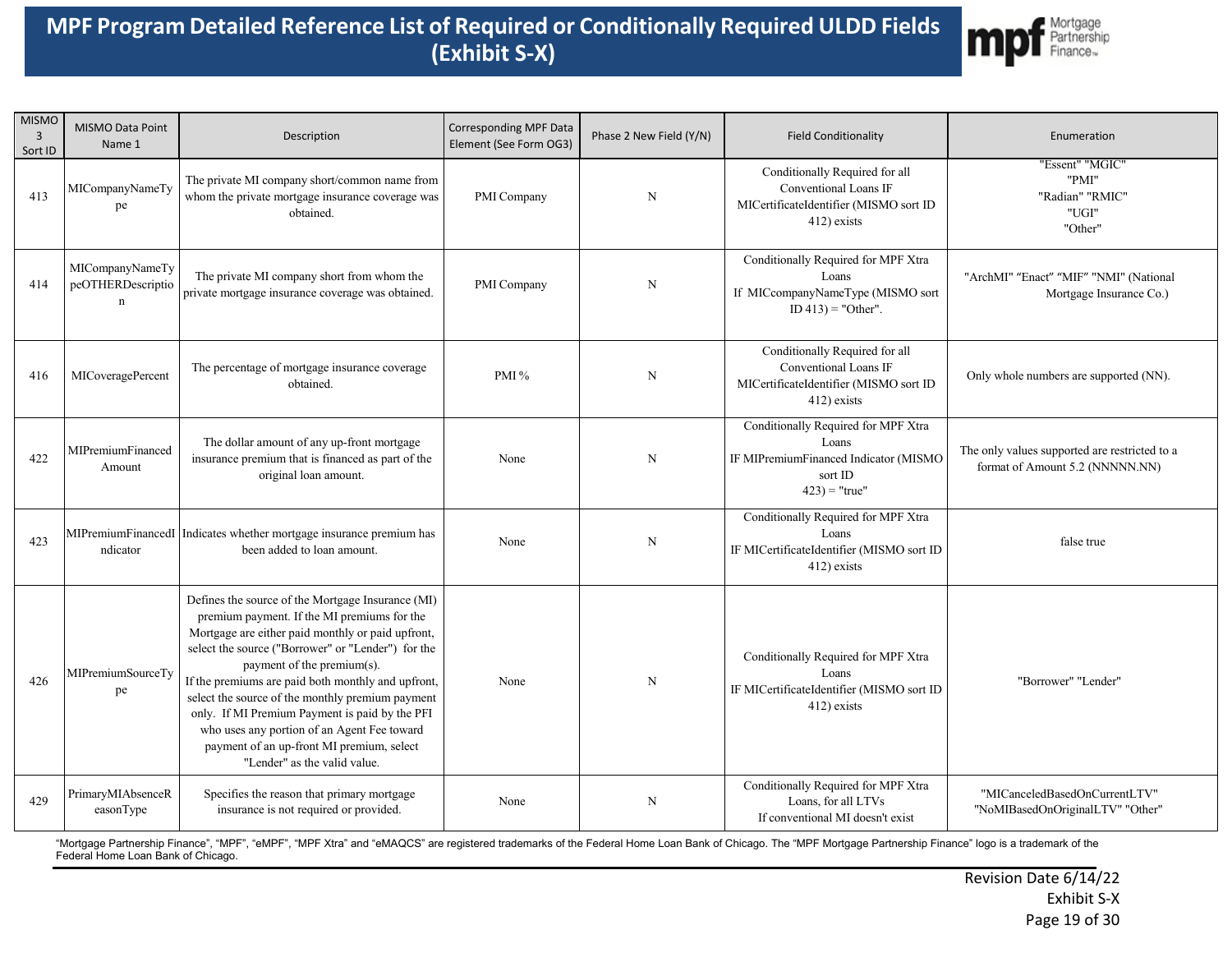

| <b>MISMO</b><br>3<br>Sort ID | MISMO Data Point<br>Name 1                         | Description                                                                                                                                                                                                                                                                                                                                                                                                                  | Corresponding MPF Data<br>Element (See Form OG3) | Phase 2 New Field (Y/N) | <b>Field Conditionality</b>                                                                                                                                                                                                                                                                    | Enumeration                                |
|------------------------------|----------------------------------------------------|------------------------------------------------------------------------------------------------------------------------------------------------------------------------------------------------------------------------------------------------------------------------------------------------------------------------------------------------------------------------------------------------------------------------------|--------------------------------------------------|-------------------------|------------------------------------------------------------------------------------------------------------------------------------------------------------------------------------------------------------------------------------------------------------------------------------------------|--------------------------------------------|
| 430                          | PrimaryMIAbsenceR<br>easonTypeOtherDesc<br>ription | A free-form text field used to collect additional<br>information when Other is selected for Primary MI<br>Absence Reason Type.                                                                                                                                                                                                                                                                                               | None                                             | N                       | Conditionally Required for MPF Xtra<br>Loans<br>IF Primary MI AbsenceReasonType<br>(MISMO sort ID<br>$429$ ) = "Other"                                                                                                                                                                         |                                            |
| 438                          | AggregateLoanCurtai<br><b>ImentAmount</b>          | The total amount of principal that has been paid<br>from origination to date over and above the<br>scheduled principal amount.                                                                                                                                                                                                                                                                                               | None                                             | N                       | Conditionally Required for MPF Xtra<br>Loans IF there are curtailments on the loan                                                                                                                                                                                                             |                                            |
| 440                          | LastPaidInstallmentD<br>ueDate                     | The date the next payment is due on the Mortgage<br>MINUS one month. The day (DD) enumeration<br>must always equal "01" for the first calendar date of<br>the month. For example - if the next payment due<br>date to the investor is January 1, 2012, the PFI must<br>deliver the LastPaidInstallmentDate of December 1,<br>2011 as 2011-12-01, regardless of the scheduled<br>first payment date on the Mortgage document. | Next Payment Date,<br><b>MINUS1</b>              | N                       | Required for all Loans                                                                                                                                                                                                                                                                         | YYYY-MM-DD                                 |
| 442                          | <b>UPBAmount</b>                                   | The current unpaid Principal Balance on the<br>Mortgae Loan.                                                                                                                                                                                                                                                                                                                                                                 | Outstanding Loan<br>Balance                      | N                       | Required for all Loans                                                                                                                                                                                                                                                                         | Amount 9.2 (NNNNNNNNNN.NN)                 |
| 451                          | ntifier                                            | RefinanceProgramIde Identifies the refinance program associated with the<br>loan as identified by a the investor.                                                                                                                                                                                                                                                                                                            | None                                             | N                       | Conditionally Required for MPF Xtra<br>Loans IF LoanPurposeType (MISMO sort<br>$ID 315 =$<br>"Refinance" AND if disaster related<br>underwriting flexibilities apply to the<br>Mortgage Loan (see Underwriting Guide<br>Chapter 3.2.3.1) OR if the loan is a Refi<br>Plus OR DU Refi Plus Loan | "DisasterResponse" "DURefiPlus" "RefiPlus" |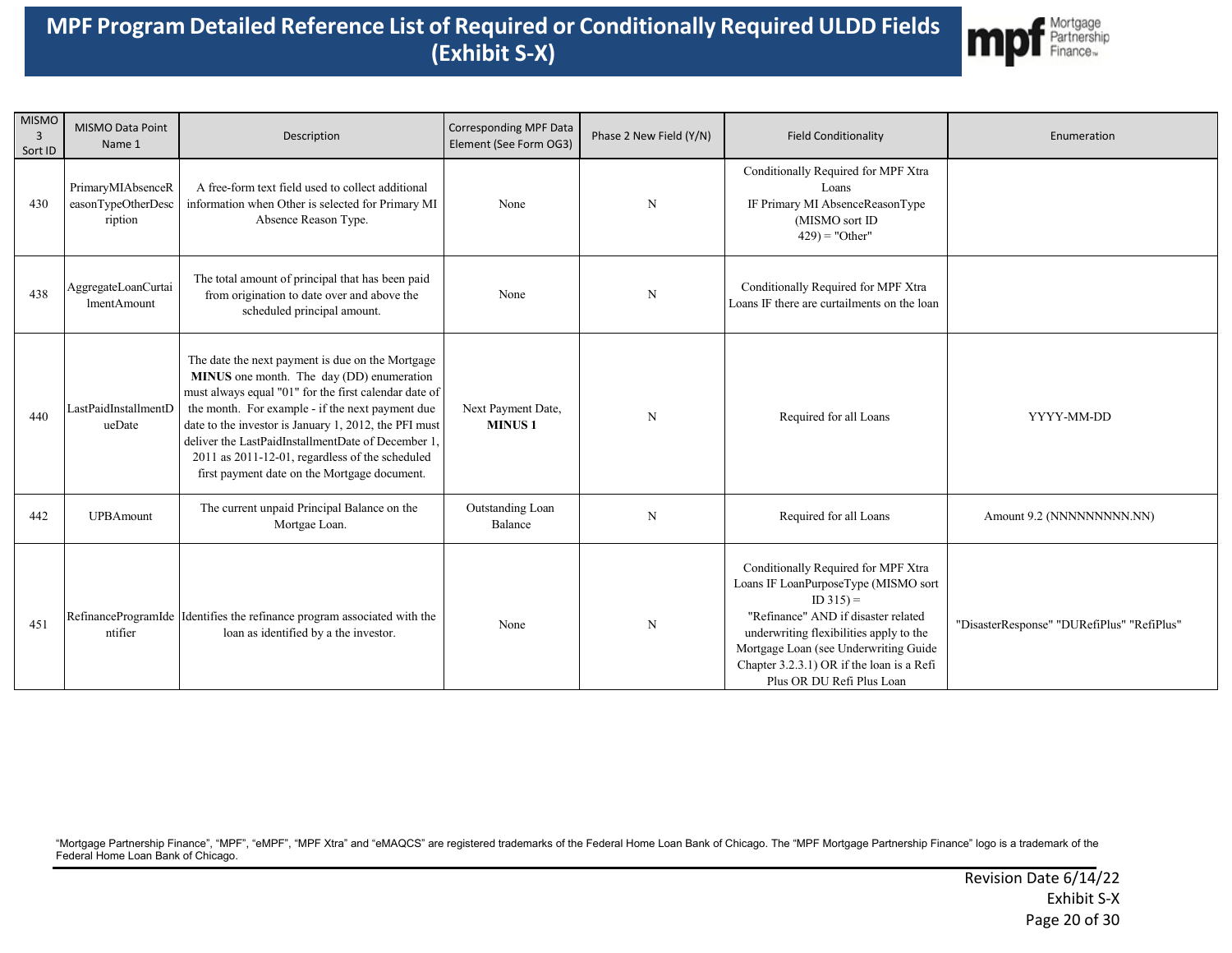

| <b>MISMO</b><br>$\overline{3}$<br>Sort ID | MISMO Data Point<br>Name 1                          | Description                                                                                                                                                                                                                                                                                                                                                                                        | <b>Corresponding MPF Data</b><br>Element (See Form OG3) | Phase 2 New Field (Y/N) | <b>Field Conditionality</b>                                                                                                                                                    | Enumeration                                                                                     |
|-------------------------------------------|-----------------------------------------------------|----------------------------------------------------------------------------------------------------------------------------------------------------------------------------------------------------------------------------------------------------------------------------------------------------------------------------------------------------------------------------------------------------|---------------------------------------------------------|-------------------------|--------------------------------------------------------------------------------------------------------------------------------------------------------------------------------|-------------------------------------------------------------------------------------------------|
| 452                                       | DelinquentPayments<br>OverPastTwelveMont<br>hsCount | The number of times during the past twelve months<br>that the payment on the Mortgage Loan was<br>delinquent. A Mortgage Loan is considered<br>delinquent when all or part of the Borrower's<br>monthly installment of principal, interest and,<br>where applicable, escrow remain unpaid:<br>(As of the close of business on the last business day<br>of the month for which the payment is due.) | None                                                    | N                       | Required for MPF Xtra Loans                                                                                                                                                    | For a loan with no delinquencies, enter "0."                                                    |
| 510                                       | LoanRoleType                                        | XML Context2 (This field captures when the<br>Mortgage being delivered was closed concurrently<br>with a subordinate lien as indicated by other<br>delivered data.                                                                                                                                                                                                                                 | None                                                    | $\mathbf N$             | Conditionally Required for MPF Xtra<br>Loans IF concurrently closing a<br>subordinate lien OR "IF the subject loan<br>has secondary financing                                  | "RelatedLoan" OR leave Blank / Do Not Include, if<br>no concurrently closing subordinate liens. |
| 511                                       | CurrentHELOCMaxi<br>mumBalanceAmount                | The total dollar amount of the home equity line of<br>credit (HELOC). The sum of the drawn and the<br>undrawn HELOC amount should equal the<br>maximum line of credit. If the maximum credit<br>line has been modified, enter the greater of the<br>maximum home equity line of credit or the amount<br>drawn.                                                                                     | None                                                    | N                       | Conditionally Required for MPF Xtra<br>Loans<br>IF concurrently closing a subordinate lien<br>on the subject property AND<br>HelocIndicator (MISMO sort ID $513$ ) =<br>"true" | Amount 9.2 (NNNNNNNNN.NN)                                                                       |
| 512                                       | HELOCBalanceAmo<br>unt                              | The outstanding balance of the home equity line of<br>credit (HELOC). Enter the amount drawn<br>(outstanding UPB) as of the Note Date of the First<br>Lien Mortgage, not the maximum home equity line<br>of credit amount. Enter "0" if no disbursements<br>have occurred as of the Note Date.                                                                                                     | None                                                    | $\mathbf N$             | Conditionally Required for MPF Xtra<br>Loans<br>IF concurrently closing a subordinate lien<br>AND HelocIndicator (MISMO sort ID 513)<br>$=$ "true"                             | Amount 9.2 (NNNNNNNNN.NN)                                                                       |
| 513                                       | HELOCIndicator                                      | Indicates whether or not a loan is a HELOC.                                                                                                                                                                                                                                                                                                                                                        | None                                                    | N                       | Conditionally Requried for all Xtra Loans<br>IF subject loan has secondary financing                                                                                           | false true                                                                                      |
| 514                                       | LoanStateDate                                       | XML Context2 (The date the data is retrieved from<br>the lender's delivery system)                                                                                                                                                                                                                                                                                                                 | None                                                    | N                       | Conditionally Requried for MPF Xtra<br>Loans IF subject loan has secondary<br>financing                                                                                        | YYYY-MM-DD                                                                                      |
| 515                                       | LoanStateType                                       | XML Context2                                                                                                                                                                                                                                                                                                                                                                                       | None                                                    | N                       | Conditionally Requried<br>IF subject loan has secondary financing                                                                                                              | "Current" OR leave Blank / Do Not Include if no<br>concurrently closing subordinate liens.      |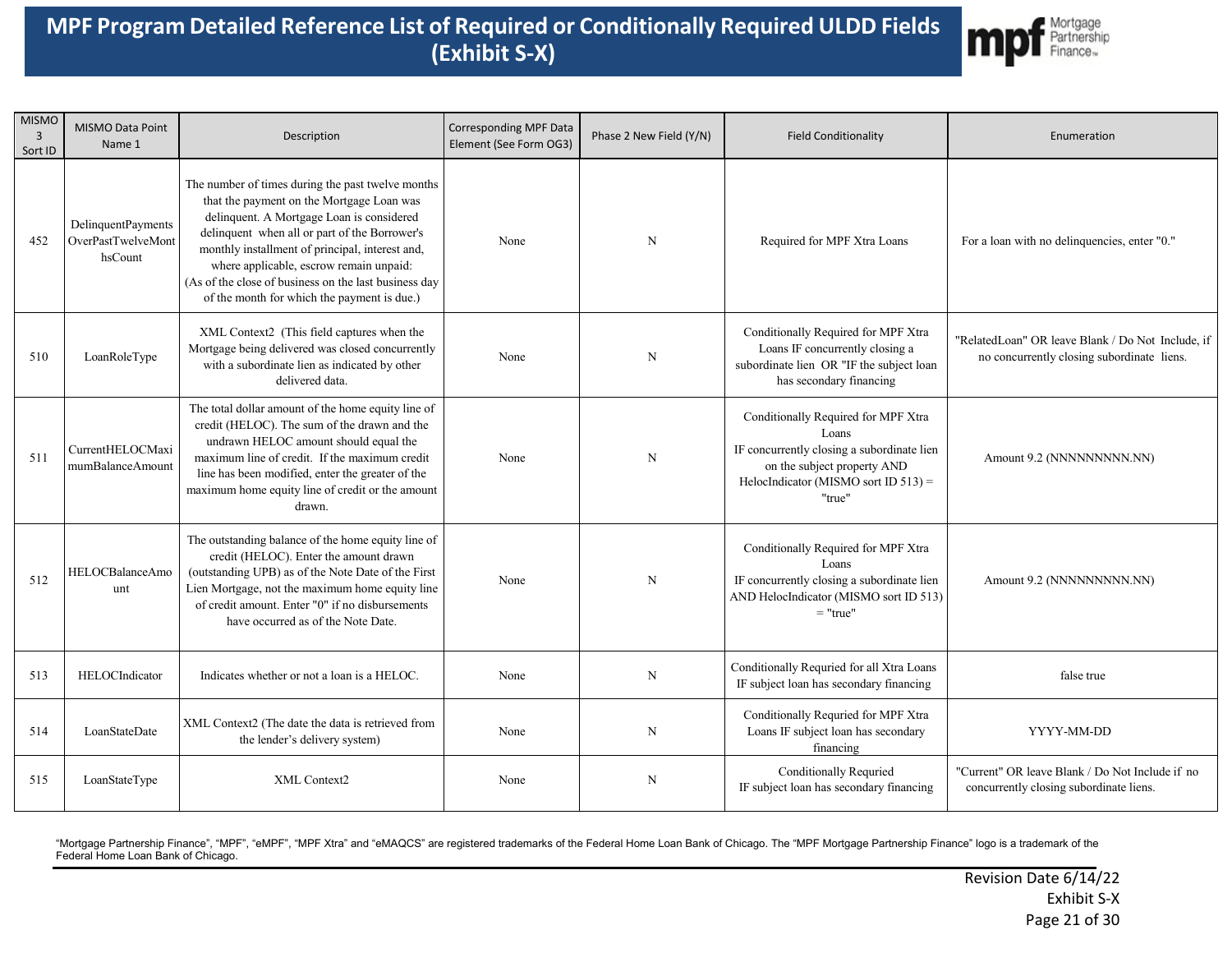

| <b>MISMO</b><br>$\overline{3}$<br>Sort ID | MISMO Data Point<br>Name 1     | Description                                                                                                                                                                                                                                                                                                                                                                                                                                                                                                                                                                                                                                                                                                                                                                                              | Corresponding MPF Data<br>Element (See Form OG3) | Phase 2 New Field (Y/N) | <b>Field Conditionality</b>                                                                                                                    | Enumeration                                                                                                                 |
|-------------------------------------------|--------------------------------|----------------------------------------------------------------------------------------------------------------------------------------------------------------------------------------------------------------------------------------------------------------------------------------------------------------------------------------------------------------------------------------------------------------------------------------------------------------------------------------------------------------------------------------------------------------------------------------------------------------------------------------------------------------------------------------------------------------------------------------------------------------------------------------------------------|--------------------------------------------------|-------------------------|------------------------------------------------------------------------------------------------------------------------------------------------|-----------------------------------------------------------------------------------------------------------------------------|
| 516                                       | <b>UPBAmount</b>               | The current unpaid principal balance on the<br>concurrently closing subordinate loan.                                                                                                                                                                                                                                                                                                                                                                                                                                                                                                                                                                                                                                                                                                                    | None                                             | N                       | Conditionally Required for MPF Xtra<br>Loans IF subject loan has secondary<br>financing AND HelocIndicator (MISMO<br>sort ID $513$ ) = "false" | Amount 9.2 (NNNNNNNNN.NN)                                                                                                   |
| 517                                       | LienPriorityType               | Specifies the priority of the lien against the subject<br>property for the concurrently closing lien.                                                                                                                                                                                                                                                                                                                                                                                                                                                                                                                                                                                                                                                                                                    | None                                             | N                       | Conditionally Required for MPF Xtra<br>Loans IF subject loan has secondary<br>financing                                                        | "SecondLien" "Third Lien" "Fourth Lien" OR leave<br>Blank / Do Not Include if no concurrently closing<br>subordinate liens. |
| 519                                       | MortgageType                   | Specifies the subordinate lien's mortgage type.                                                                                                                                                                                                                                                                                                                                                                                                                                                                                                                                                                                                                                                                                                                                                          | None                                             | N                       | Conditionally Required for MPF Xtra<br>Loans IF subject loan has secondary<br>financing                                                        | "Conventional" "FHA"<br>"USDARuralHousing" "VA"<br>OR leave Blank if no concurrently closing<br>subordinate liens.          |
| 525                                       | AppraiserLicenseIden<br>tifier | Identifies the field appraiser's state license number<br>(or state certification number in the absence of a<br>license number) issued by the state in which the<br>subject property is located.<br>Enter the state license number of the appraiser who<br>completed the final estimate of value. Do not deliver<br>extra language that may be included by the<br>appraiser unless otherwise mandated by state law or<br>regulation.<br>When the appraiser is a trainee and has a license<br>identifier, deliver the trainee's license identifier.<br>When the appraiser is a trainee and does not have a<br>license identifier, deliver the word "trainee" (lower<br>case).<br>When the appraiser is not a trainee and there is no<br>supervisory appraiser deliver the Appraiser License<br>Identifier. | Appraiser's State License                        | $\mathbf N$             | IF Sort ID 528-PartyRoleType =<br>"Appraiser"                                                                                                  | Alphanumeric                                                                                                                |
| 528                                       | PartyRoleType                  | Context Field2                                                                                                                                                                                                                                                                                                                                                                                                                                                                                                                                                                                                                                                                                                                                                                                           | None                                             | N                       | Conditionally Required<br>IF PropertyValuationMethodType<br>(MISMO sort ID<br>$89$ ) $\sim$ "None"                                             | $Must = "Approxiser"$                                                                                                       |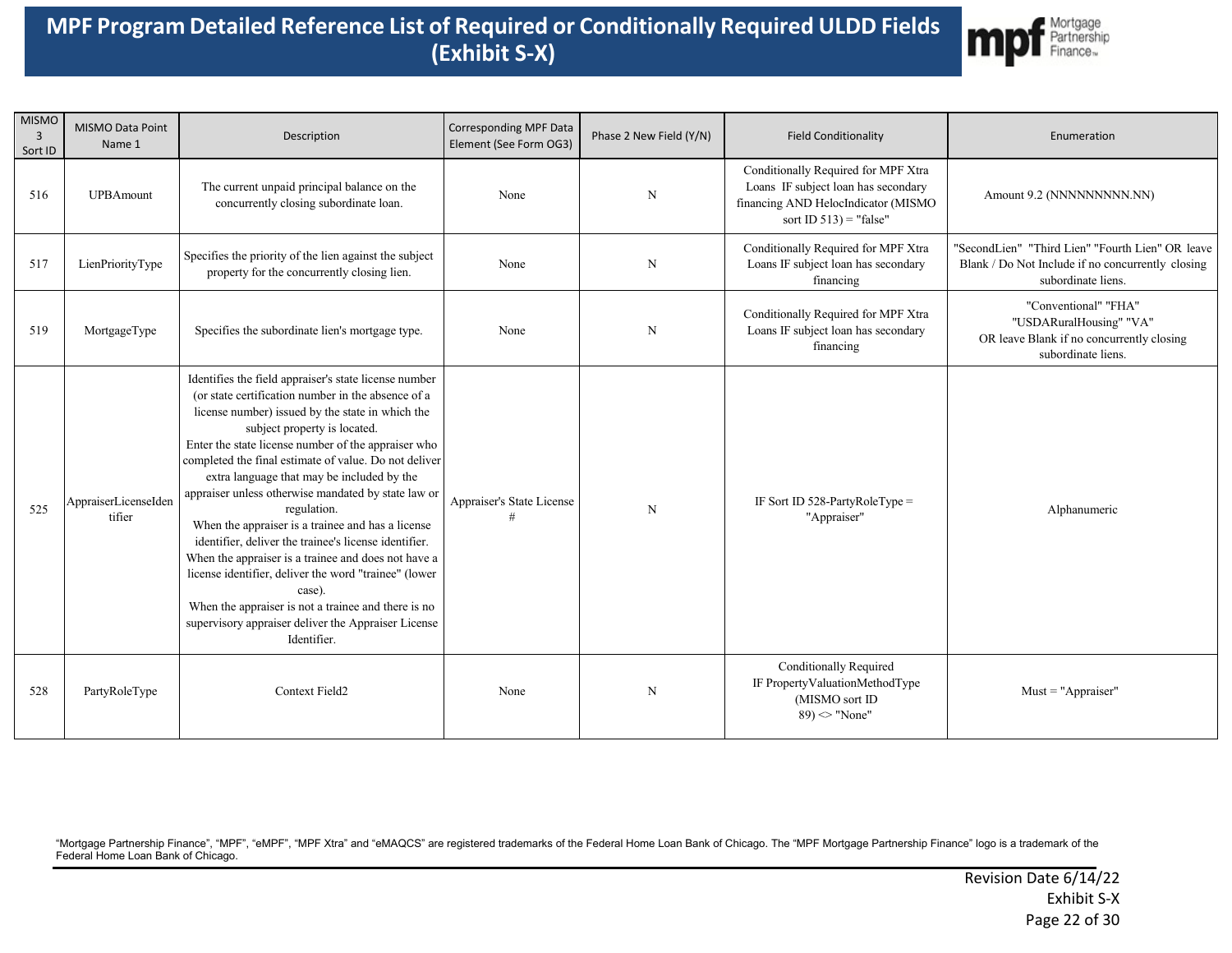

| <b>MISMO</b><br>$\overline{3}$<br>Sort ID | MISMO Data Point<br>Name 1     | Description                                                                                                                                                                                                                                                                                                                                                                                                                                                                                                                                              | <b>Corresponding MPF Data</b><br>Element (See Form OG3) | Phase 2 New Field (Y/N) | <b>Field Conditionality</b>                                                                                                                     | Enumeration                                                                                                                                                          |
|-------------------------------------------|--------------------------------|----------------------------------------------------------------------------------------------------------------------------------------------------------------------------------------------------------------------------------------------------------------------------------------------------------------------------------------------------------------------------------------------------------------------------------------------------------------------------------------------------------------------------------------------------------|---------------------------------------------------------|-------------------------|-------------------------------------------------------------------------------------------------------------------------------------------------|----------------------------------------------------------------------------------------------------------------------------------------------------------------------|
| 534                                       | AppraiserLicenseIden<br>tifier | Identifies the field appraiser's state license number<br>(or state certification number in the absence of a<br>license number) issued by the state in which the<br>subject property is located. State license number (or<br>state certification number in the absence of a<br>license number) of the supervisory appraiser who<br>completed the final estimate of value for the subject<br>property. When the appraiser is not a trainee and<br>there is no supervisory appraiser, leave the field<br>blank (do not make any entry such as N/A or none). | Supervisory Appraiser's<br>State License#               | N                       | Conditionally Required for all Loans<br>IF there is an "AppraiserSupervisor"<br>(MISMO sort ID<br>537) AND a supervisor signed the<br>appraisal | Alphanumeric                                                                                                                                                         |
| 537                                       | PartyRoleType                  | Context Field2                                                                                                                                                                                                                                                                                                                                                                                                                                                                                                                                           | None                                                    | N                       | Conditionally Requried<br>IF applicable to the Appraisal                                                                                        | "AppraiserSupervisor" OR leave Blank if no<br>supervisory appraiser exists                                                                                           |
| 540                                       | FirstName                      | The first name of the Borrower. If the Borrower's<br>name is a single name (instead of first name and<br>last name), provide the single name in the<br>Borrower's Last Name field.                                                                                                                                                                                                                                                                                                                                                                       | Borrower                                                | N                       | Required for each Borrower (except if the<br>Borrower's name is a single name, provide<br>"Not Applicable" in this field.                       | A maximum of 25 characters are supported. If the<br>borrower's name is a single name (instead of first<br>name and last name), provide the text "Not<br>Applicable". |
| 541                                       | LastName                       | The last name of the Borrower. If the Borrower's<br>name is a single name (instead of first name and<br>last name), provide the single name in the<br>Borrower's Last Name field.                                                                                                                                                                                                                                                                                                                                                                        | Borrower                                                | $\mathbf N$             | Required for each Borrower                                                                                                                      | A maximum of 20 characters are supported.                                                                                                                            |
| 542                                       | MiddleName                     | The first initial of the Borrower's middle name.                                                                                                                                                                                                                                                                                                                                                                                                                                                                                                         | Borrower                                                | $\mathbf N$             | Conditionally Required<br>IF Borrower has a middle name                                                                                         | Only one-character middle initial is supported                                                                                                                       |
| 543                                       | SuffixName                     | The name suffix of the borrower (e.g., $JR = Junior$ ,<br>$SR =$ Senior, etc.).                                                                                                                                                                                                                                                                                                                                                                                                                                                                          | Borrower                                                | $\mathbf N$             | Conditionally Required If Borrower has a<br>suffix                                                                                              | Use abbreviations                                                                                                                                                    |
| 544                                       | FullName                       | If the Mortgaged Property is titled in the name of<br>an eligible trust, provide the unparsed (no spaces)<br>name of the trust.                                                                                                                                                                                                                                                                                                                                                                                                                          | None                                                    | N                       | Conditionally Required for MPF Xtra<br>Loans<br>IF LegalEntityType (MISMO sort ID 545)<br>$=$ Other                                             | A maximum of 35 characters are supported                                                                                                                             |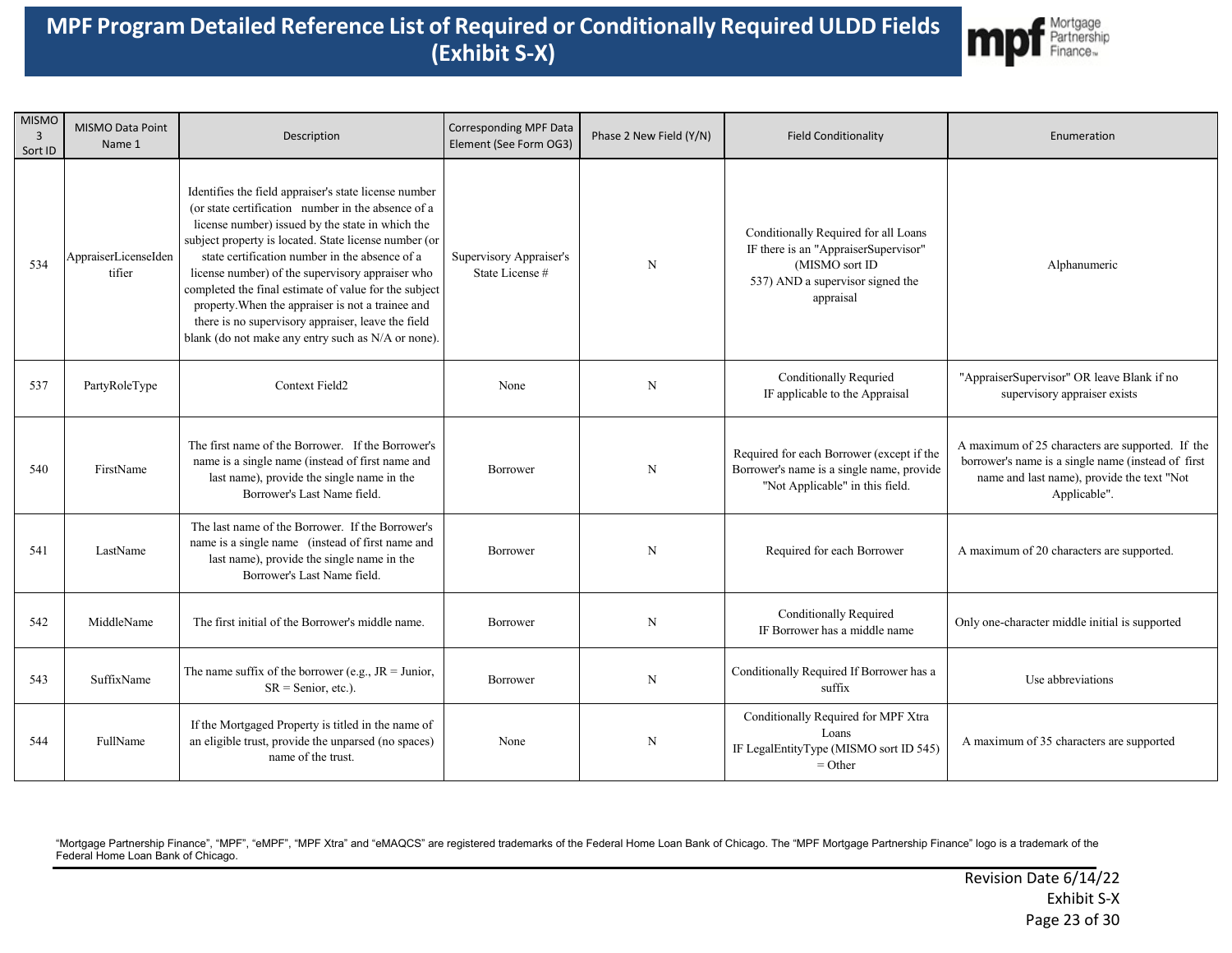

| <b>MISMO</b><br>3<br>Sort ID | MISMO Data Point<br>Name 1          | Description                                                                                                                                                                                                                                                                          | Corresponding MPF Data<br>Element (See Form OG3) | Phase 2 New Field (Y/N) | <b>Field Conditionality</b>                                                                                                                                                                      | Enumeration                                                                                                                                                      |
|------------------------------|-------------------------------------|--------------------------------------------------------------------------------------------------------------------------------------------------------------------------------------------------------------------------------------------------------------------------------------|--------------------------------------------------|-------------------------|--------------------------------------------------------------------------------------------------------------------------------------------------------------------------------------------------|------------------------------------------------------------------------------------------------------------------------------------------------------------------|
| 545                          | LegalEntityType                     | Information is required when the Mortgaged<br>Property is owned not by an individual(s), but by<br>some type of a trust.                                                                                                                                                             | None                                             | $\mathbf N$             | Conditionally Required for MPF Xtra<br>Loans<br>IF the Mortgaged Property is titled in the<br>name of an eligible trust (see MPF Guides<br>for eligible trusts)                                  | "Other" OR leave Blank if the Mortgaged<br>Property is owned by the Borrower as an<br>individual, not under a trust                                              |
| 546                          | LegalEntityTypeOthe<br>rDescription | The description of the Legal Entity Type (trust)<br>when Other is selected as the option from the<br>enumerated list.                                                                                                                                                                | None                                             | $\mathbf N$             | Conditionally Required for MPF Xtra<br>Loans<br>IF LegalEntityType (MISMO sort ID 545)<br>$=$ "Other"                                                                                            | "LandTrustAndBeneficiaryIsIndividual"<br>"LivingTrust" OR leave Blank / Do Not Provide if<br>the Mortgaged Property is owned by the Borrower as<br>an individual |
| 548                          | AddressLineText                     | The address with the address number, pre-<br>directional, street name, post- directional, address<br>unit designators, and address unit value.                                                                                                                                       | None                                             | $\mathbf N$             | <b>Conditionally Required</b><br>IF BorrowerMailToAddress<br>SameAsPropertyIndicator (MISMO sort ID<br>$572$ ) = "false" AND<br>BorrowerClassificationType (MISMO sort<br>ID $571$ ) = "Primary" |                                                                                                                                                                  |
| 549                          | AddressType                         | Specifies the type of address.                                                                                                                                                                                                                                                       | None                                             | $\mathbf N$             | <b>Conditionally Required</b><br>IF BorrowerMailToAddress<br>SameAsPropertyIndicator (MISMO sort ID<br>$572$ ) = "false" AND<br>BorrowerClassificationType (MISMO sort<br>ID $571$ ) = "Primary" | "Mailing"                                                                                                                                                        |
| 554                          | CityName                            | The name of the city.                                                                                                                                                                                                                                                                | None                                             | N                       | <b>Conditionally Requried</b><br>IF BorrowerMailToAddress<br>SameAsPropertyIndicator<br>= "false" AND BorrowerClassificationType<br>$=$ "Primary"                                                |                                                                                                                                                                  |
| 555                          | CountryCode                         | The two-character representation of the country.<br>Enter two-character code from the International<br>Organization for Standardization (ISO) 3166-1-<br>alpha-2 code list at<br>http://www.iso.org/iso/country_codes/iso_3166_co<br>de lists/country names and<br>code elements.htm | None                                             | $\mathbf N$             | <b>Conditionally Required</b><br>IF BorrowerMailToAddress<br>SameAsPropertyIndicator (MISMO sort ID<br>$572$ ) = "false" AND<br>BorrowerClassificationType (MISMO sort<br>ID $571$ ) = "Primary" | Supply two-character codes from the ISO 3166<br>standard (International Organization for<br>Standardization).                                                    |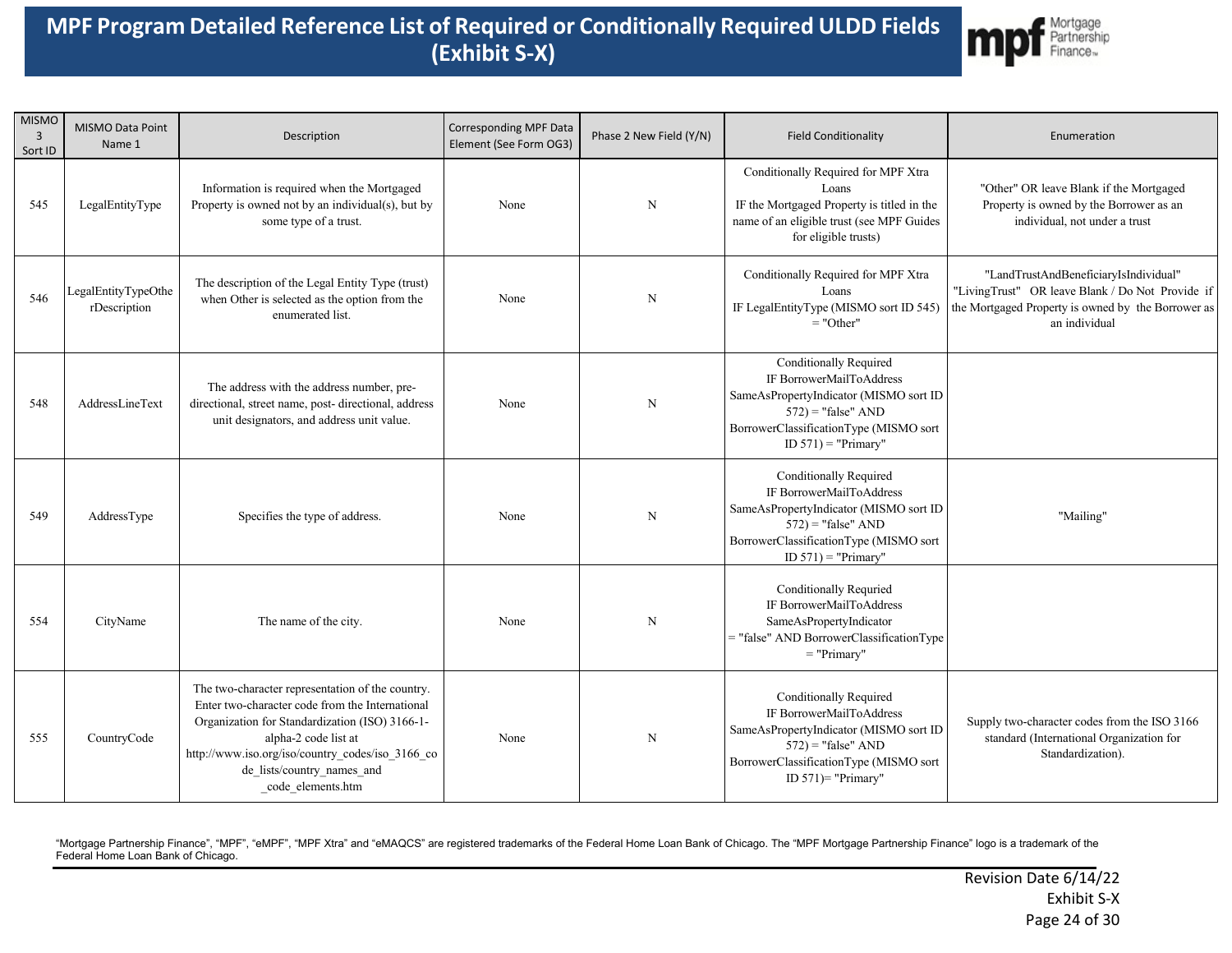

| <b>MISMO</b><br>$\overline{3}$<br>Sort ID | MISMO Data Point<br>Name 1                           | Description                                                                                                                                                                                                                                                                                                                                                                                                                      | <b>Corresponding MPF Data</b><br>Element (See Form OG3) | Phase 2 New Field (Y/N) | <b>Field Conditionality</b>                                                                                                                                                                                                        | Enumeration                                                                                                                                                               |
|-------------------------------------------|------------------------------------------------------|----------------------------------------------------------------------------------------------------------------------------------------------------------------------------------------------------------------------------------------------------------------------------------------------------------------------------------------------------------------------------------------------------------------------------------|---------------------------------------------------------|-------------------------|------------------------------------------------------------------------------------------------------------------------------------------------------------------------------------------------------------------------------------|---------------------------------------------------------------------------------------------------------------------------------------------------------------------------|
| 557                                       | PostalCode                                           | The postal code (ZIP Code in the US) for the<br>address. ZIP Code may be either 5 or 9 digits.                                                                                                                                                                                                                                                                                                                                   | None                                                    | $\mathbf N$             | Conditionally Required<br>IF BorrowerMailToAddress<br>SameAsPropertyIndicator (MISMO sort ID<br>$572$ ) = "false" AND<br>BorrowerClassificationType (MISMO sort<br>ID $571$ ) = "Primary" AND (CountryCode =<br>"US" or "CA")      | Valid US format options are either: NNNNN or<br>NNNNNNNNN (no dash). Valid Canadian format is:<br>ANA NAN (where "N" is a numeric and "A" is an<br>alphabetic character). |
| 560                                       | <b>StateCode</b>                                     | The two-character representation of the US state,<br>US Territory, Canadian Province, Military APO<br>FPO, or Territory. If the Borrower's mailing address<br>is outside of the United States or Canada, do not<br>send this data point. Enter "Official USPS<br>Abbreviation" for State or US Possession<br>maintained by the United States Postal Service<br>(USPS) at http://www.usps.com/send/official-<br>abbreviations.htm | None                                                    | ${\bf N}$               | <b>Conditionally Required</b><br>IF BorrowerMailToAddress<br>SameAsPropertyIndicator (MISMO sort ID<br>$572$ ) = "false" AND Borrower<br>$ClassificationType(MISMO sort ID 571) =$<br>"Primary" AND (CountryCode = "US" or<br>"CA" | Use USPS list of two-character codes<br>If the borrower's mailing address is outside of the<br>United States or Canada, leave this data point<br>blank                    |
| 567                                       | BorrowerAgeAtAppli<br>cationYearsCount               | The age of the Borrower on the date of application<br>in years.                                                                                                                                                                                                                                                                                                                                                                  | Age                                                     | N                       | Required for all Loans.                                                                                                                                                                                                            | Only 2 digit numerics are supported (NN)                                                                                                                                  |
| 568                                       | <b>BorrowerBirthDate</b>                             | Borrower's date of birth.                                                                                                                                                                                                                                                                                                                                                                                                        | Date of Birth                                           | N                       | Required for all Loans.                                                                                                                                                                                                            | YYYY-MM-DD                                                                                                                                                                |
| 571                                       | BorrowerClassificatio<br>nType                       | XML Context2                                                                                                                                                                                                                                                                                                                                                                                                                     | None                                                    | $\mathbf N$             | Required for each Borrower (Up to Four<br>Borrowers)                                                                                                                                                                               | "Primary" (for primary borrower) "Secondary" (for<br>all co-borrowers)                                                                                                    |
| 572                                       | BorrowerMailToAddr<br>essSameasPropertyIn<br>dicator | When true, indicates that the mailing address for<br>the Borrower is the same as the property address.                                                                                                                                                                                                                                                                                                                           | None                                                    | $\mathbf N$             | Required for all Loans.<br>IF Sort ID $611$ -PartyRoleType =<br>"Borrower" AND Sort ID 571-<br>BorrowerClassificationType = "Primary"                                                                                              | false true                                                                                                                                                                |
| 573                                       | BorrowerQualifyingI<br>ncomeAmount                   | The total monthly Borrower income for the primary<br>and one secondary Borrower calculated per investor<br>guidelines. Supply for up to 2 Borrowers only. Do<br>not supply for additional Borrowers.<br>Income shared across Borrowers should only be<br>applied to a single Borrower (not counted twice).                                                                                                                       | None                                                    | $\mathbf N$             | Required for all Loans.                                                                                                                                                                                                            | Only Numeric characters are supported                                                                                                                                     |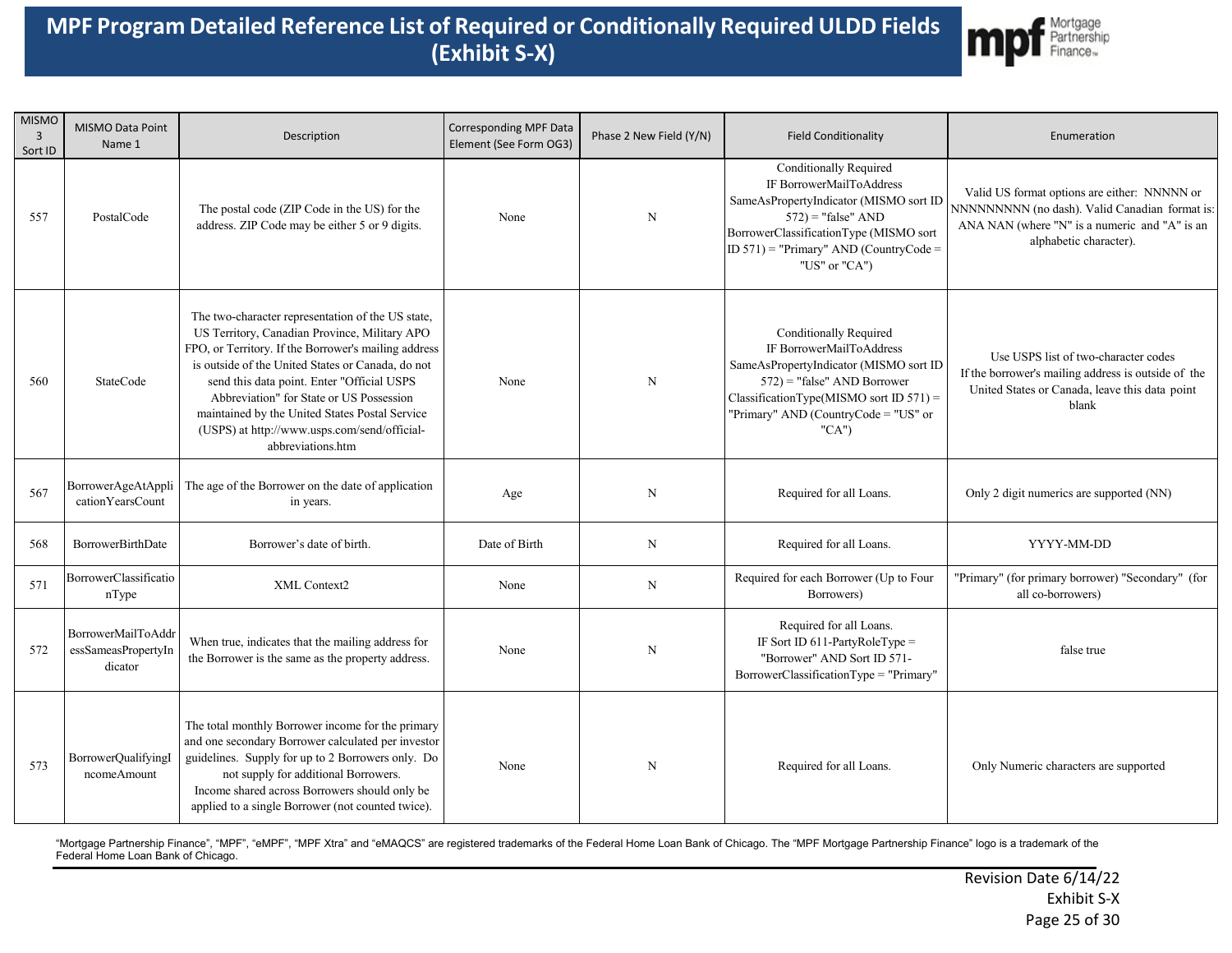

| <b>MISMO</b><br>$\overline{3}$<br>Sort ID | MISMO Data Point<br>Name 1                         | Description                                                                                                                                                                                                                                                                                                                                                                                                                                                                                                                               | Corresponding MPF Data<br>Element (See Form OG3) | Phase 2 New Field (Y/N) | <b>Field Conditionality</b>                                                                                           | Enumeration                                                                                                           |
|-------------------------------------------|----------------------------------------------------|-------------------------------------------------------------------------------------------------------------------------------------------------------------------------------------------------------------------------------------------------------------------------------------------------------------------------------------------------------------------------------------------------------------------------------------------------------------------------------------------------------------------------------------------|--------------------------------------------------|-------------------------|-----------------------------------------------------------------------------------------------------------------------|-----------------------------------------------------------------------------------------------------------------------|
| 576                                       | CounselingConfirmat<br>ionType                     | Specifies the type of mortgage counseling or<br>education program attended by one or more of the<br>borrowers.                                                                                                                                                                                                                                                                                                                                                                                                                            | None                                             | $\mathbf N$             | Conditionally Required for MPF Xtra<br>Loans<br>IF LoanAffordableIndicator (MISMO sort<br>$ID 238$ ) = "true"         | "GovernmentAgency"<br>"HUDApprovedCounselingAgency"<br>"LenderTrainedCounseling"<br>"NoBorrowerCounseling"<br>"Other" |
| 577                                       | CounselingConfirmat<br>ionTypeOtherDescrip<br>tion | A free-form text field used to collect additional<br>information when Other is selected for Counseling<br>Confirmation Type.                                                                                                                                                                                                                                                                                                                                                                                                              | None                                             | $\mathbf N$             | Conditionally Required for MPF Xtra<br>Loans<br>IF CounselingConfirmation Type (MISMO<br>sort ID<br>$576$ ) = "Other" | "BorrowerDidNotParticipate"<br>"MortgageInsuranceCompany"<br>"NonProfitOrganization"                                  |
| 578                                       | CounselingFormatTy<br>pe                           | Identifies the educational setting of the formal<br>borrower homeownership program in which the<br>borrower participated as a requirement of a special<br>mortgage program.                                                                                                                                                                                                                                                                                                                                                               | None                                             | $\mathbf N$             | Conditionally Required for MPF Xtra<br>Loans<br>IF LoanAffordableIndicator (MISMO sort<br>$ID 238$ ) = "true"         | "BorrowerEducationNotRequired" "Classroom"<br>"HomeStudy" "Individual" "Other"                                        |
| 579                                       | CounselingFormatTy<br>peOtherDescription           | A free-form text field used to collect additional<br>information when Other is selected for Counseling<br>Format Type.                                                                                                                                                                                                                                                                                                                                                                                                                    | None                                             | N                       | Conditionally Required for MPF Xtra<br>Loans<br>IF CounselingFormatType (MISMO sort ID<br>$578$ ) = "Other"           | "BorrowerDidNotParticipate"                                                                                           |
| 580                                       | CreditReportIdentifie<br>$\mathbf{r}$              | Enter the credit reference number associated with<br>the Borrower credit report used to underwrite the<br>delivered loan. This report number is also<br>referenced when a Reissue, Upgrade, or Status<br>Query of an existing report is requested.                                                                                                                                                                                                                                                                                        | None                                             | Y                       | Conditionally Required for MPF Xtra<br>Loans for all borrowers with a Credit Score                                    |                                                                                                                       |
| 582                                       | CreditRepositorySour<br>ceIndicator                | This field indicates whether a credit report was<br>used from a Credit Repository Source (a credit<br>bureau) to qualify the Borrower. If a Credit<br>Repository Source was used, the source will be<br>provided in Credit Repository Source Type. This<br>field must equal "False" when the Borrower is<br>relying on nontraditional credit, in instances where<br>the credit score is invalid due to inaccuracies in the<br>repository's records, or the credit score is obtained<br>from an ineligible source (foreign credit scores). | Borrower FICO Source                             | $\mathbf N$             | Required for each Borrower                                                                                            | false true                                                                                                            |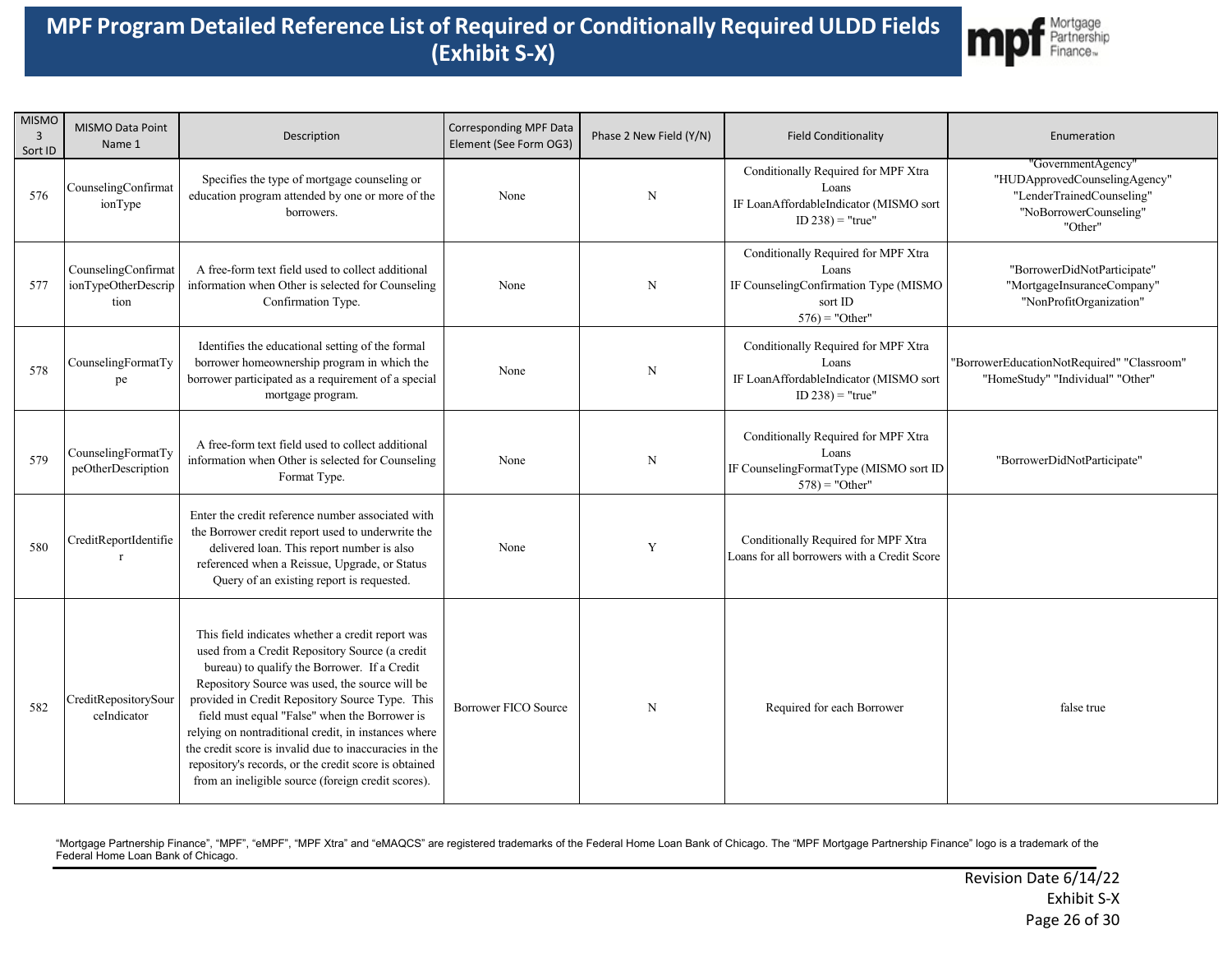

| <b>MISMO</b><br>3<br>Sort ID | <b>MISMO Data Point</b><br>Name 1 | Description                                                                                                                                                                                                                                      | Corresponding MPF Data<br>Element (See Form OG3) | Phase 2 New Field (Y/N) | <b>Field Conditionality</b>                                                                                                                 | Enumeration                             |
|------------------------------|-----------------------------------|--------------------------------------------------------------------------------------------------------------------------------------------------------------------------------------------------------------------------------------------------|--------------------------------------------------|-------------------------|---------------------------------------------------------------------------------------------------------------------------------------------|-----------------------------------------|
| 583                          | CreditRepositorySour<br>ceType    | This field states the Credit Repository Source<br>(credit bureau) associated with the decision credit<br>score. - Equifax, Experian, Trans Union.                                                                                                | <b>Borrower FICO Source</b>                      | N                       | Conditionally Required for all Loans<br>IF CreditRepositorySource Indicator<br>(MISMO sort ID)<br>$582$ ) = "true"                          | "Equifax" "Experian" "TransUnion"       |
| 590                          | CreditScoreValue                  | Numeric credit score resulting from credit<br>evaluation model. If the PFI obtains more than one<br>credit score for the Borrower, they should report the<br>lower score (if two were obtained) or the middle<br>score (if three were obtained). | Borrower FICO Score                              | N                       | Conditionally Required for each Borrower<br>IF credit score exists<br>(CreditRepositorySource Indicator,<br>MISMO sort ID $582$ , = "true") | Only 3 Numeric characters are supported |
| 596                          | BankruptcyIndicator               | Enter "true" if the Uniform Residential Loan<br>Application (URLA Section VIII line b), credit<br>report, or other loan documents indicate that the<br>Borrower has declared bankruptcy within the past 7<br>years.                              | None                                             |                         | Required for MPF Xtra Loans for each<br>Borrower                                                                                            | false true                              |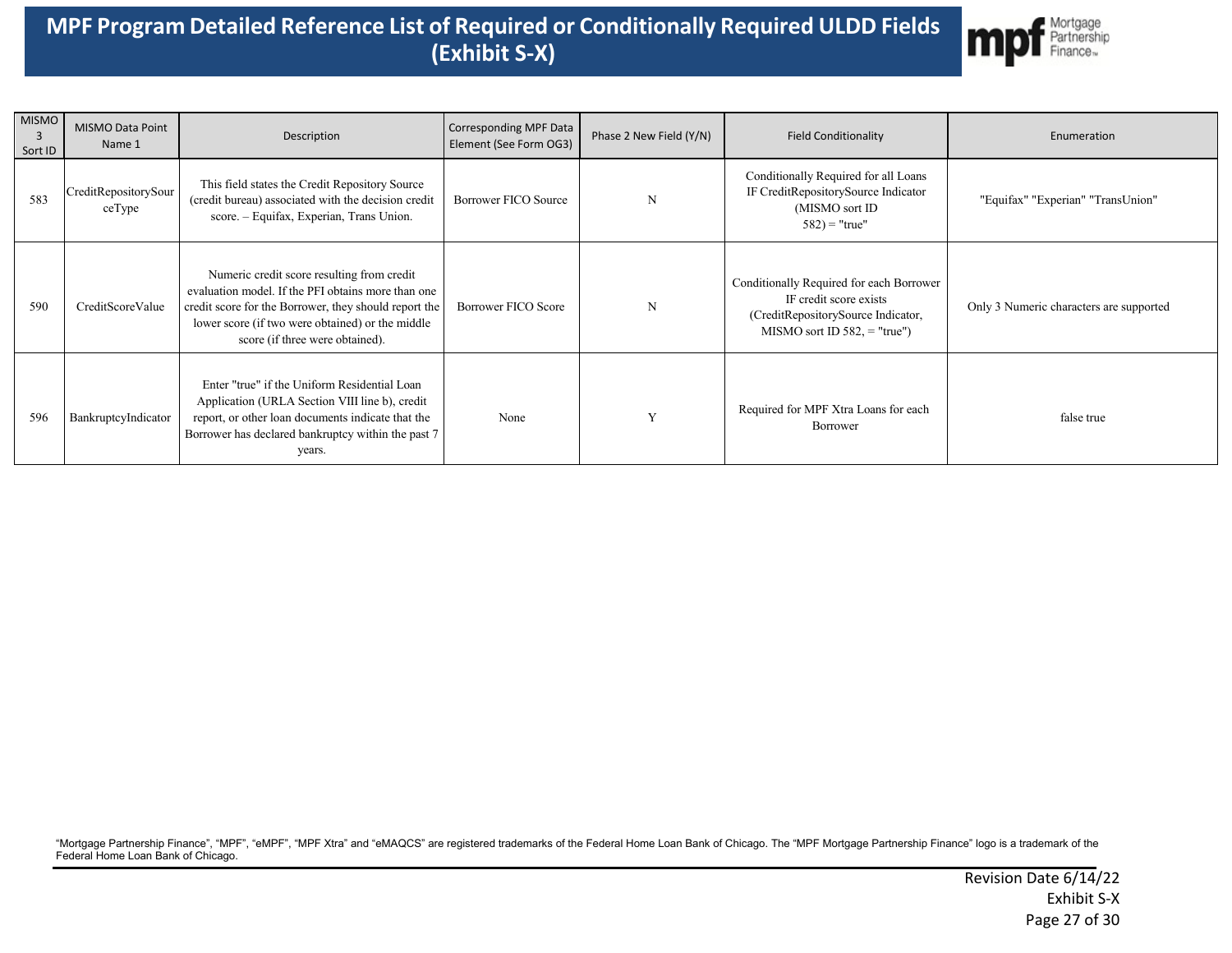

| <b>MISMO</b><br>$\overline{3}$<br>Sort ID | MISMO Data Point<br>Name 1                      | Description                                                                                                                                                                                                                                                                                                                                                                                                                                                                                                                                                                                                                                                                                                                                                                                                                                                                                                                                                                                                                                                                                               | <b>Corresponding MPF Data</b><br>Element (See Form OG3) | Phase 2 New Field (Y/N) | <b>Field Conditionality</b>                                                                                                                                                                                        | Enumeration                                                         |
|-------------------------------------------|-------------------------------------------------|-----------------------------------------------------------------------------------------------------------------------------------------------------------------------------------------------------------------------------------------------------------------------------------------------------------------------------------------------------------------------------------------------------------------------------------------------------------------------------------------------------------------------------------------------------------------------------------------------------------------------------------------------------------------------------------------------------------------------------------------------------------------------------------------------------------------------------------------------------------------------------------------------------------------------------------------------------------------------------------------------------------------------------------------------------------------------------------------------------------|---------------------------------------------------------|-------------------------|--------------------------------------------------------------------------------------------------------------------------------------------------------------------------------------------------------------------|---------------------------------------------------------------------|
| 597                                       | BorrowerFirstTimeH<br>omebuyerIndicator         | Indicates that the Borrower qualifies as a first time<br>homebuyer as determined by the PFI and/or the<br>investor. (Note: Information provided by the<br>Borrower in Section VIII, line m, of the URLA,<br>regarding ownership of a property in the past three<br>years, may not be relied upon for this information.)<br>An individual is considered a First-Time Home<br>Buyer (FTHB) who (1) is purchasing the security<br>property; (2) will reside in the security property;<br>and (3) had no ownership (sole or joint) in a<br>residential property during the three-year period<br>preceding the date of the purchase of the security<br>property. In addition, an individual who is a<br>displaced homemaker or single parent also will be<br>considered a FTHB if he or she had no ownership<br>interest in a principal residence (other than a joint<br>ownership interest with a spouse) during the<br>preceding three-year time period. For Additional<br>information about making this determination, see<br>the instructions for the Uniform Residential Loan<br>Application (Form 1003). | First Time Buyer                                        | $\mathbf N$             | Conditionally Required for all Loans<br>IF Borrower is an individual (not a trust)<br>and LoanPurposeType (MISMO sort ID<br>$315$ = "Purchase" and PropertyUsageType<br>(MISMO sort ID $69$ ) = "PrimaryResidence" | false true                                                          |
| 598                                       | CitizenshipResidency<br>Type                    | Indicates this borrower's U.S. citizenship or alien<br>status, as collected on the URLA (Section VIII,<br>lines $i$ . and $k$ .).                                                                                                                                                                                                                                                                                                                                                                                                                                                                                                                                                                                                                                                                                                                                                                                                                                                                                                                                                                         | None                                                    | $_{\rm N}$              | Required for MPF Xtra Loans for each<br>Borrower                                                                                                                                                                   | "NonPermanentResidentAlien"<br>"PermanentResidentAlien" "USCitizen" |
| 599                                       | LoanForeclosureOrJu<br>dgementIndicator         | Borrowers answer to the question: Have you<br>directly or indirectly been obligated on any loan that<br>resulted in foreclosure, transfer of title in lieu of<br>foreclosure, or judgment? Collected on the URLA in<br>Section VIII, line e.                                                                                                                                                                                                                                                                                                                                                                                                                                                                                                                                                                                                                                                                                                                                                                                                                                                              | None                                                    | Y                       | Required for MPF Xtra Loans                                                                                                                                                                                        | false true                                                          |
| 600                                       | EmploymentBorrowe<br>rSelfEmployedIndicat<br>or | Indicates if the Borrower is self-employed.                                                                                                                                                                                                                                                                                                                                                                                                                                                                                                                                                                                                                                                                                                                                                                                                                                                                                                                                                                                                                                                               | Self Employed                                           | N                       | Required for MPF Xtra Loan for each<br>Borrower                                                                                                                                                                    | false true                                                          |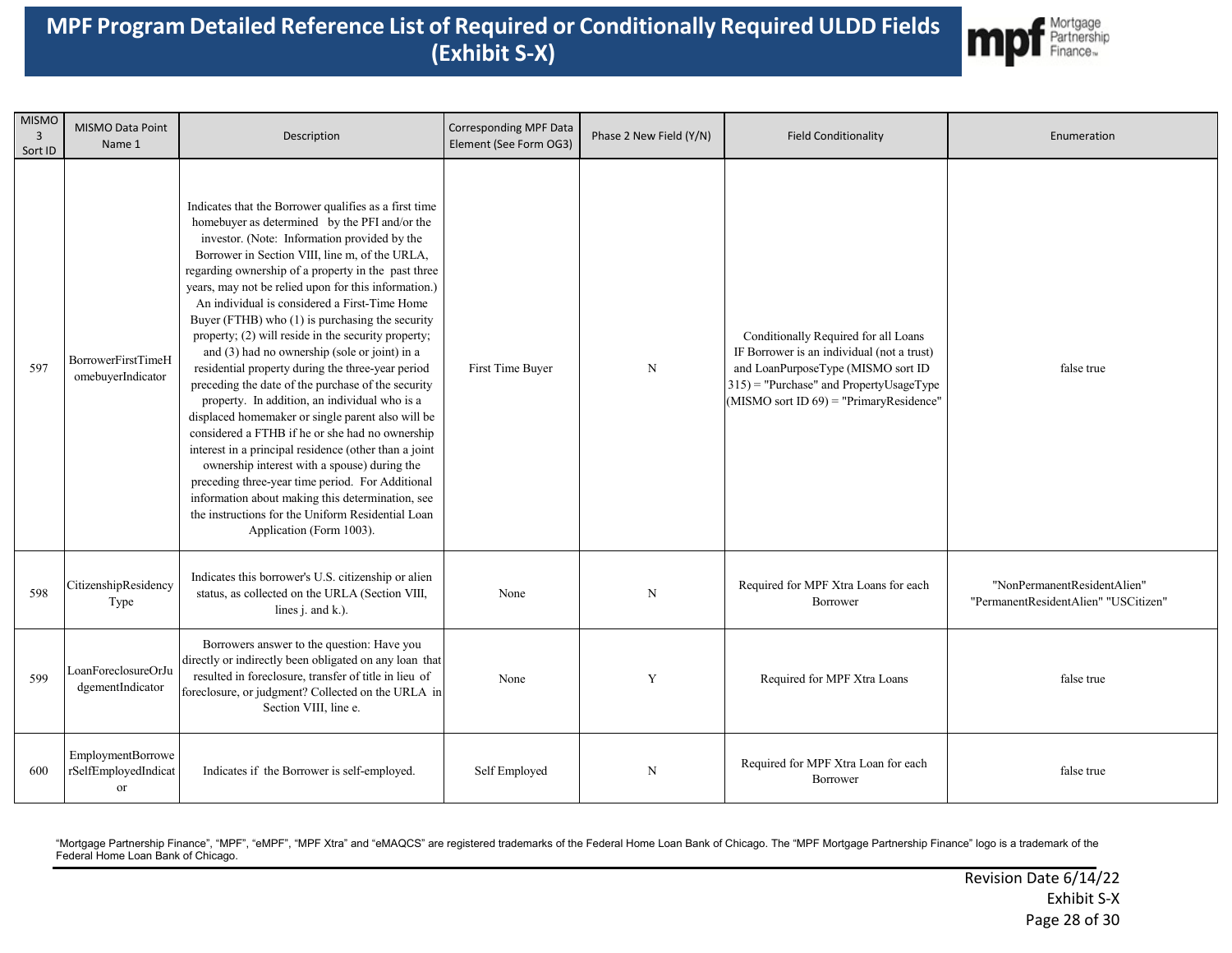

| <b>MISMO</b><br>3<br>Sort ID | MISMO Data Point<br>Name 1  | Description                                                                                                                                                                                                                                                                                                                                                                                    | <b>Corresponding MPF Data</b><br>Element (See Form OG3) | Phase 2 New Field (Y/N) | <b>Field Conditionality</b>                      | Enumeration                                                                                                                                                                                                               |
|------------------------------|-----------------------------|------------------------------------------------------------------------------------------------------------------------------------------------------------------------------------------------------------------------------------------------------------------------------------------------------------------------------------------------------------------------------------------------|---------------------------------------------------------|-------------------------|--------------------------------------------------|---------------------------------------------------------------------------------------------------------------------------------------------------------------------------------------------------------------------------|
| 608                          | GenderType                  | The Borrower's or interviewer's statement about<br>the Borrower's gender. If the Borrower is a living<br>trust, indicate the gender of the individual who<br>established the trust.                                                                                                                                                                                                            | Gender                                                  | N                       | Required for each Borrower                       | "Female" "InformationNotProvidedUnknown"<br>"Male"                                                                                                                                                                        |
| 609                          | HMDAEthnicityType           | The Borrower's or interviewer's statement about<br>the Borrower's ethnicity as defined in the Home<br>Mortgage Disclosure Act (HMDA). If the<br>Borrower is a living trust, indicate the ethnicity of<br>the individual who established the trust.                                                                                                                                             | Ethinicity                                              | N                       | Required for each Borrower                       | "HispanicOrLatino"<br>"InformationNotProvidedByApplicantIn<br>MailInternetOrTelephoneApplication"<br>"NotApplicable" "NotHispanicOrLatino"                                                                                |
| 610                          | HMDARaceType                | The Borrower's or interviewer's statement about<br>the Borrower's race as defined in the Home<br>Mortgage Disclosure Act. Up to 5 Race Types may<br>be included per Borrower. If the Borrower is a<br>living trust, indicate the race of the individual who<br>established the trust.                                                                                                          | Race/National Origin                                    | N                       | Required for each Borrower                       | "AmericanIndianOrAlaskaNative" "Asian"<br>"BlackOrAfricanAmerican"<br>"InformationNotProvidedByApplicantIn<br>MailInternetOrTelephoneApplication"<br>"NativeHawaiianOrOtherPacificIslander"<br>"NotApplicable"<br>"White" |
| 611                          | PartyRoleType               | Context Field2                                                                                                                                                                                                                                                                                                                                                                                 | None                                                    | N                       | Required for all Loans                           | $Must = "Borrower"$                                                                                                                                                                                                       |
| 613                          | TaxpayerIdentifierTy<br>pe  | Specifies the type of identification number used by<br>the Borrower for the purpose of reporting income<br>to the Internal Revenue Service (IRS). It is issued<br>either by the Social Security Administration (SSA)<br>or the IRS. A Social Security number (SSN) is<br>issued by the SSA; all other taxpayer identification<br>numbers, typically known as "ITIN"s are issued by<br>the IRS. | None                                                    | N                       | Required for MPF Xtra Loans for each<br>Borrower | "IndividualTaxpayerIdentification Number"<br>"SocialSecurityNumber"                                                                                                                                                       |
| 614                          | TaxpayerIdentifierVal<br>ue | The Borrower's Social Security Number or ITIN.                                                                                                                                                                                                                                                                                                                                                 | None                                                    | $\mathbf N$             | Required for each Borrower                       | Numeric data only (no dashes).                                                                                                                                                                                            |
| 620                          | PartyRoleIdentifier         | The unique identifier assigned to the party role.                                                                                                                                                                                                                                                                                                                                              | None                                                    | $\mathbf N$             | Optional - provide if able                       | Must = $"20000451965"$                                                                                                                                                                                                    |
| 621                          | PartyRoleType               | Context Field2                                                                                                                                                                                                                                                                                                                                                                                 | None                                                    | $\mathbf N$             | Optional - provide if able                       | $Must = "DocumentCustodian"$                                                                                                                                                                                              |